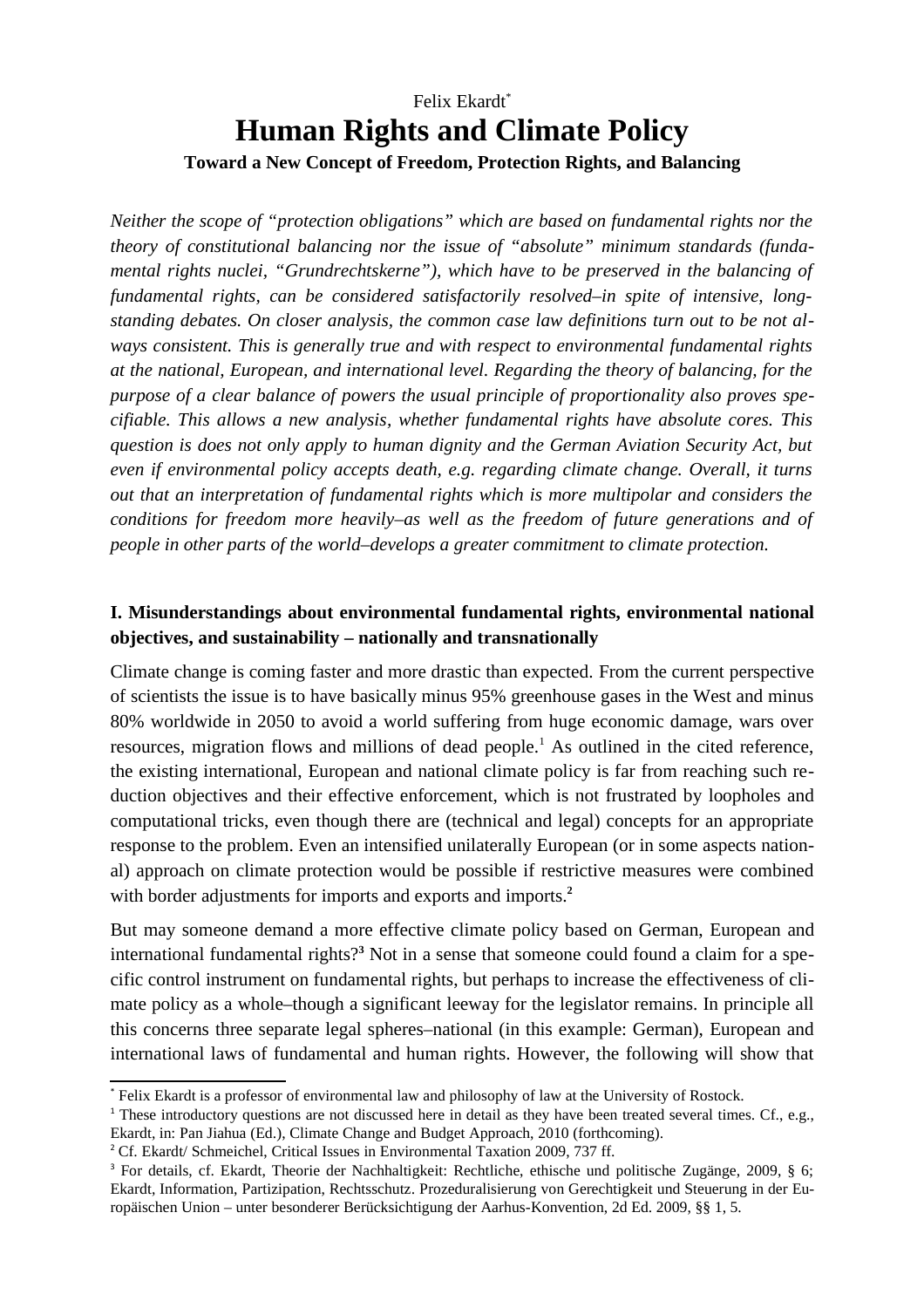the legal issues are the same on each level, at least with respect to substantive law. Thus, it appears justified to undertake a uniform analysis of fundamental rights. Any particularities will be indicated in every case.

In general, the conflict over the right climate policy can be regarded as a conflict of competing interests and thus as a balancing problem. Balancing in a broader sense is a core issue of the German (and European) discussion in public law and especially between economic and environmental concerns.<sup>4</sup> It refers to a–if not the–fundamental phenomenon of law: to find a just balance of conflicting interests, no matter whether we call it jurisdiction over discretionary decisions, proportionality test, or simply balancing. For, ultimately, any application of the law must do justice to the conflicting spheres and guarantees of freedom of the people involved. Thus, all this can therefore be traced back to the constitutional requirement that the legislature shall undertake a fair balancing of the conflicting interests. The framework for the legislative balancing is usually referred to as proportionality test. The administration is mainly determined by legislative acts and its balancing authority is initially (mostly) limited to the interpretation of the factual requirement of the standards which the legislature has enacted as an expression of its balancing (if those standards leave room for interpretation). The administration is more flexible where the legislature has not considered the respective interests so far but has left it partially for the administration to decide. In Germany, this is called discretion (Ermessen) or (planning) assessment (planerische Abwägung). This concept applies cum grano salis regardless of the respective level of law (e.g. national, European or international law). Regarding balancing in the area of environmental protection, not only economic freedom but also environmental protection itself must be considered (partly also) as an aspect of freedom and fundamental rights. This is certainly not a trivial statement but a rather controversial finding (if one pursues a challenging concept of environmental protection) which requires closer investigation when the conformity of the existing climate policy with fundamental rights is analyzed.

For some time the framework for any discussion about environmental has been the principle of sustainable development. Internationally, sustainability has ever more often been named a key objective of policy for 20 years, whether by the UN, the EU or the German Government. It is however not always taken very seriously. The intention of sustainability is to extend law/ morals/ politics in an intergenerational and global respect.<sup>5</sup> In contrast, a common understanding–also among lawyers–is that sustainability is simply a balanced pursuit of the three pillars of environmental, economic and social issues, if necessary even without a time- or spacespanning aspect.<sup>6</sup> It was the topic elsewhere that this is at least misleading, that it sticks to the demand for, in the full sense of the word, eternal (!) growth which–in a physically finite world–cannot be fulfilled, and that this "pillar-perspective" is also incompatible with international law's founding documents of sustainability.<sup>7</sup>

<sup>4</sup> Cf. pars pro toto Erbguth, Juristenzeitung 2006, 484 ff.; Erbguth, Zur Vereinbarkeit der jüngeren Deregulierungsgesetzgebung im Umweltrecht mit dem Verfassungs- und Europarecht, 1999; Erbguth, Rechtssystematische Grundfragen des Umweltrechts, 1987.

<sup>&</sup>lt;sup>5</sup> Cf. for this understanding of the principle of sustainability (and with references to opposing views) Ekardt, Theorie, § 1; Ekardt, Zeitschrift für Umweltpolitik und Umweltrecht 2009, 223 ff.; with a similar result (but somewhat differing arguments) cf. Appel, Staatliche Zukunfts- und Entwicklungsvorsorge, 2005; Ott/ Döring, Theorie und Praxis starker Nachhaltigkeit, 2004; Köck, Die Verwaltung 2007, 413 ff.

<sup>6</sup> Cf., e.g. Steinberg, Der ökologische Verfassungsstaat, 1998, S. 114; Beaucamp, Das Konzept einer zukunftsfähigen Entwicklung im Recht, 2002, S. 18 ff.

<sup>7</sup> Ekardt, in: Pan Jiahua, Climate Change (forthcoming); Ekardt, Zeitschrift für Umweltpolitik und Umweltrecht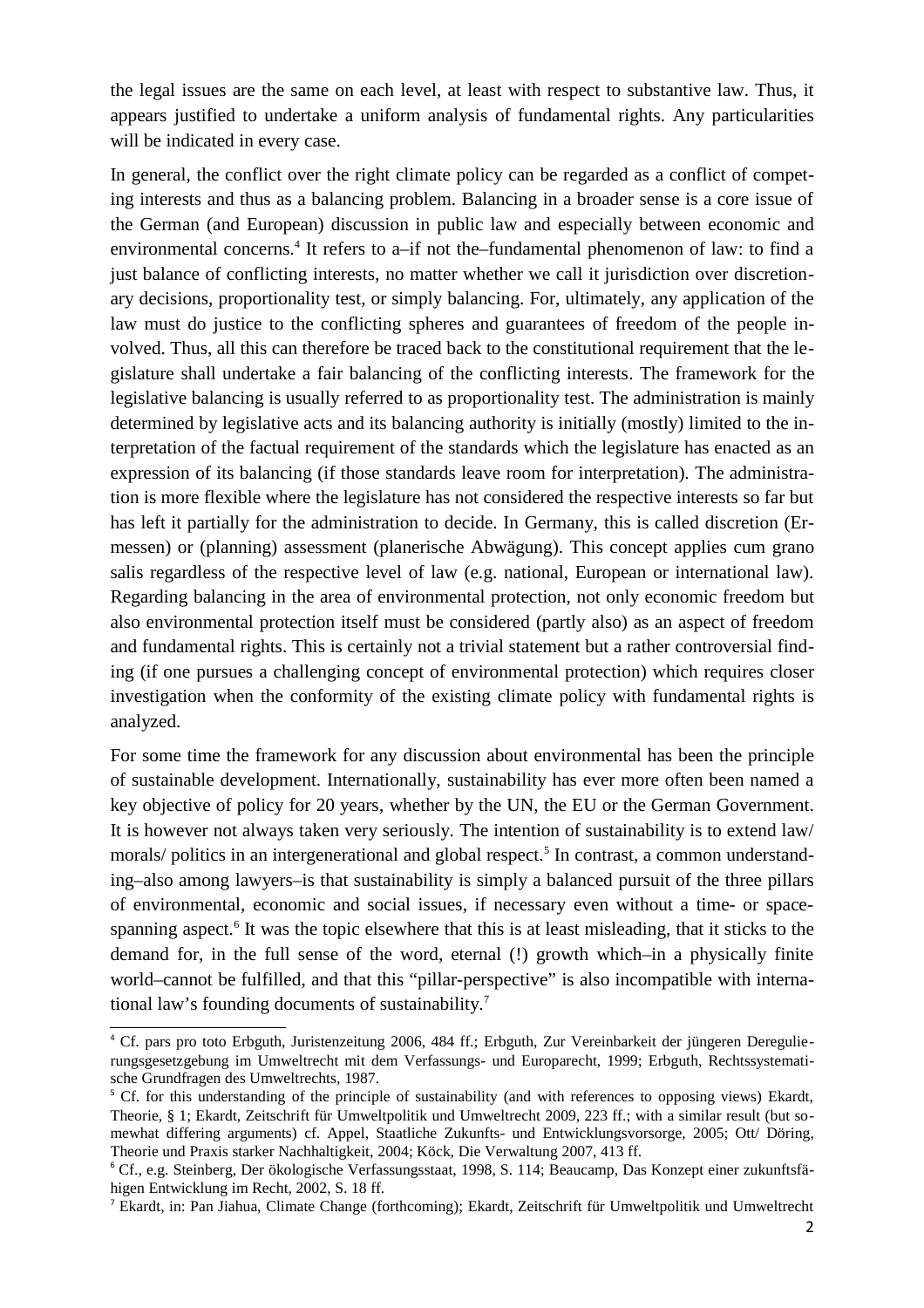Fundamental rights issues take us to constitutional law in a functional sense, which also includes European and international "constitutional" law.<sup>8</sup> Environmental and climate protection, however, is rarely addressed as guaranteed by fundamental rights, but is rather assigned to the category of "national objectives," thus based on Article 20a of the German Constitution (Grundgesetz, GG) or, in European law, on Article 191 TFEU. Nevertheless, it seems constitutionally essential to consider fundamental rights. The interpretation of fundamental rights, unlike state goals, does not only generate power but also legally enforceable obligations of the government. Furthermore, fundamental rights are the strongest element of a liberal-democratic constitution. Moreover, on a constitutional level, overcoming the economically oriented understanding of freedom could also be the essential desideratum of a more future and globally oriented (thus: sustainable) legal interpretation. By the way, restrictions in favor of environmental protection "for the sake of real people's (conditions of) freedom" (as embodied in fundamental rights) might also be motivationally much more plausible than the usual, fairly misleading antagonism of "self-development versus environmental protection," as latently affirmed by national objective provisions.

Accordingly, earlier–and even today in international law–there was often, or is respectively, a discussion about environmental fundamental rights<sup>9</sup>, as environmental fundamental rights or "climate fundamental rights" would mean a break with those traditional views diagnosed above. In the academic international law debate (unlike the practice of international law), the idea of strong or even absolute, i.e. not subject to any balancing, environmental fundamental rights seems to gain support. In national debates, however, environmental fundamental rights are considered non-specifiable and subject to balancing; therefore ultimately not helpful. Of course, the vague content of an "environmental fundamental right" would only result if one generally introduced a fundamental right "to environmental protection"–or more specific in our context: "to climate protection." This, however, is not my intention here. I am only concerned with the question, whether a correct interpretation of fundamental and human rights (nationally or transnationally) results in greater levels of environmental protection than is often assumed. Such an interpretation would build on already existing fundamental rights, with the consequence that current climate policy might be in conflict with fundamental rights. Of course, even if the issue is within the scope of a fundamental right, the problem of necessary balancing cannot be avoided. But this problem applies in precisely the same way to other fundamental rights as well (balancing is commonly called "proportionality test"). Therefore, the subject of the following analysis will not be true fundamental rights "to environmental protection." At the same time, we will not limit ourselves to accepting the common assumption that basically all aspects of fundamental rights which concern environmental issues are covered by the right to life and health, which then (a) included no provision for preventive aspects, (b) de facto prefers the defensive aspect of the fundamental right to its "protection obligation" (sup-

<sup>2009, 223</sup> ff.; Ott/ Döring, Theorie, passim; partly also Appel, Zukunftsvorsorge, 339 ff.; Köck, Die Verwaltung 2007, 413 ff.; cf. also (implicitly) Unnerstall, Rechte zukünftiger Generationen, 1999.

<sup>&</sup>lt;sup>8</sup> On the controversy about statehood and the existence of a constitution, cf. recently Möllers, Der vermisste Leviathan, 2008.

<sup>9</sup> For an outline of the common discussion, cf. Schmidt-Radefeldt, Ökologische Menschenrechte, 2000, 33 ff. and 40 ff.; cf. e.g. Steinberg, Verfassungsstaat, 421 ff. (explicitly criticizing "environmental fundamental rights"); Hattenberger, Der Umweltschutz als Staatsaufgabe, 1993, 77 ff.; Gibson, Saskatchewan Law Review 1990, 5 ff.; Nickel, Yale Law Journal 1993, 281 (282); cf. e.g Kiss, in: Kromarek (Ed.), Environnement et droits de l'homme, 1987, 13 ff. (showing a more positive tendency); on the notion of "third generation human rights" cf. e.g. Donnelly, in: Brölmann/ Lefeber/ Ziek (Ed.), Peoples and Minorities in International Law, 1993, 119 ff.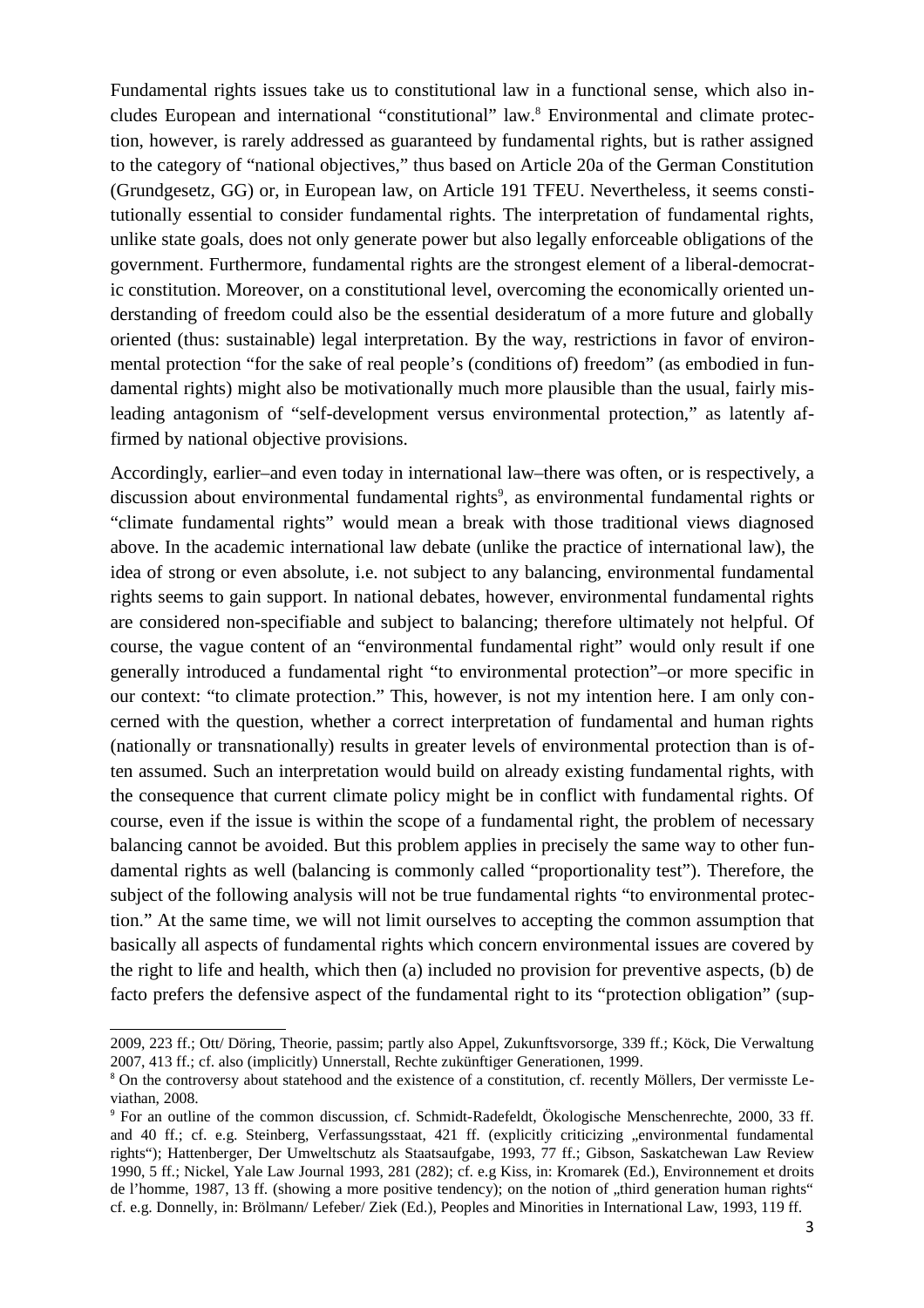posedly because of further needs for balancing, separation of powers, etc.), and (c) for the rest fails to concretize environmental protection which would be required to render it practically relevant. It is precisely this approach toward "protection obligations" (including its administrative consequences) that will be subject to criticism in the course of the following analysis.

## **II. Fundamental rights against climate change–only subordinate and vague "protection obligations"?**

#### **1. Problems of the existing case law**

It is well known that in particular the German constitutional<sup>10</sup> and administrative<sup>11</sup> courts are very reluctant to recognize environmental positions based on fundamental rights and previously rejected corresponding claims for violations of fundamental rights on environmental protection issues. They already avoid the term "protection *rights*" which would clarify that subjective, individual rights are concerned (even if they are subject to balancing with conflicting legal positions).<sup>12</sup> Especially (but not only) in constitutional law cases there is often not clear distinction between the tests of admissibility (Zulässigkeit) and substantive foundation of the claim (Begründetheit). Thus, eventually–camouflaging the question whether a subjective, individual right exists–it remains unclear, what the respective issue is: whether the claimant has an own right that allows him to bring an action (Beschwerdebefugnis), or whether the underlying action is within the scope of the respective fundamental right (Grundrechtsschutzbereich) or it is an issue of restrictions of the respective fundamental right (Grundrechtsschranken). In spite of the different results (compared to actions in the area of environmental issues of fundamental rights) this mainly applies even to abortion decisions.<sup>13</sup> The basis for all this is the already mentioned idea that protection rights only describe a goal, but no exact scope of protection, and that one only has to examine whether the protective measures taken are obviously insufficient. However, the latter will always be denied, since in Germany some legislative efforts can be found for every subject, which then qualify as per se "not evidently insufficient."<sup>14</sup> It will be elaborated later that both this result and its reasoning (which is in fact rather proclaimed and reasoned) might deserve criticism.

From the outset, the ECJ case law is hardly devoted to the issue of protection rights as such– European fundamental rights are included in the (since the Lisbon Treaty binding) Charter of Fundamental Rights (ECFR) and in Article 6, paragraph 1-3 EU<sup>15</sup>. The ECJ has not even specifically addressed fundamental protection rights against the community. Within the Member States, it recognizes the possibility of those rights.<sup>16</sup> Of course, to exaggerate only slightly, the

<sup>&</sup>lt;sup>10</sup> Cf. the basic decisions in German Federal Constitutional Court, Vol. 49 (BVerfGE 49, 89 (141)); Vol. 53, 30 (57); Vol. 56, 54 ff.; this problem is ignored in Couzinet, DVBl 2008, S. 760 ff. (citing further academic literature which does no perceive this issue); but cf. Vosgerau, Archiv des öffentlichen Rechts 2008, 346 ff.; Schwabe, Juristenzeitung 2007, 134 ff.

<sup>&</sup>lt;sup>11</sup> On the example of aircraft noise, cf. German Federal Administrative Court (BVerwG), NVwZ 2006, 1055 ff.

<sup>&</sup>lt;sup>12</sup> A somewhat special case is nuclear law. Cf. lately, German Federal Administrative Court (BVerwG), Neue Zeitschrift für Verwaltungsrecht 2008, 1012. On a critical position, cf. Dolde, Neue Zeitschrift für Verwaltungsrecht 2009, 679 ff. Nevertheless, the reasoning oft he following statements also applies to this area of law.

<sup>13</sup> Cf. German Federal Constitutional Court, Vol. 39 (BVerfGE 39, 1; 88, 203).

<sup>&</sup>lt;sup>14</sup> On the example of nuclear law, cf. lately German Federal Constitutional Court (BVerfG), Beschl. v. 29.07.2009, 1 BvR 1606/08, juris n. 19.

<sup>&</sup>lt;sup>15</sup> On the former derivation of unwritten EU fundamental rights, cf. EuGHE 1970, 1125, n. 4; 1974, 491, n. 13. On the new legislation with an explicit ECFR, cf. Ekardt/ Kornack, ZEuS 2010, 111.

<sup>&</sup>lt;sup>16</sup> Cf. e.g. ECJ, OJ 2003, I-5659; 2004, I-9609; 1991, 4007; 1994, 955. In contrast, the ECtHR does not seem to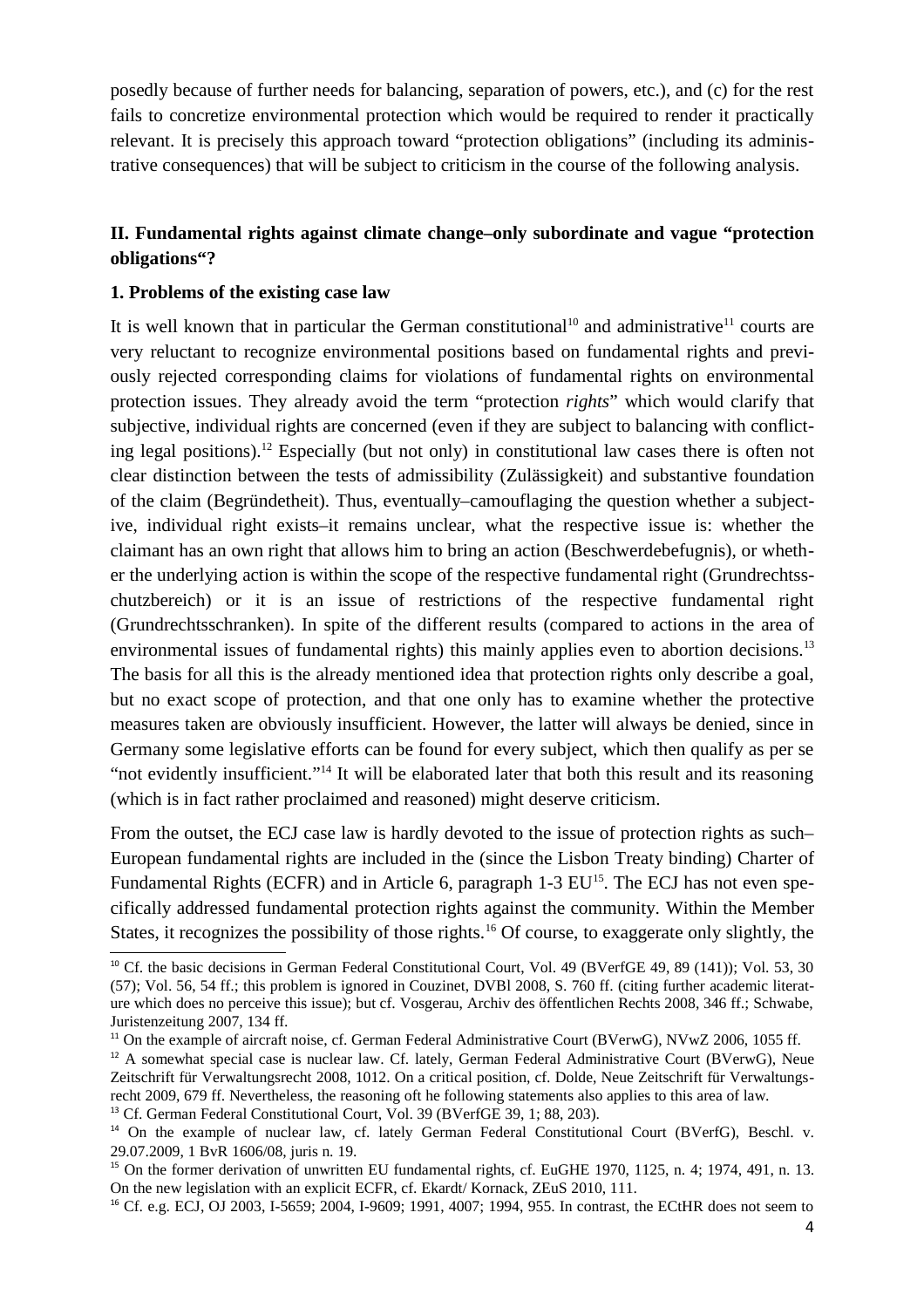ECJ structurally fails to do almost anything which could bind the EU in any way. It rather seems to be driven by the unspoken intention to give the EU Commission and Council plenty of rope in the determination of their policies. Thus the existing case law lacks any real reference points for the issues discussed in this article. Though the ECJ regularly requires Member States to comply with certain environmental requirements, this has nothing to do with the recognition of protection rights. It only refers to the fact that the Member States are obliged to effectively implement certain environmental decisions of the EU Commission, the Council and the Parliament. Thus, at its core, it is just an issue of enforcement of simple (not constitutional) European law; and it also completely unrelated to the precise content of that law. Protection rights, however, would seek to oblige the EU legislative bodies against their will to something. There is, however, no example apparent for such right. And because of the indicated intentions of the ECJ, it seems likely that this is not going to change significantly.<sup>17</sup> Though Article 37 ECFR, which formally has entered into force at the end of 2009, does contain a commitment to environmental protection–as did the previous EU and EC Treaties–it is not designed as a fundamental right.

Regarding the ECtHR, the situation is basically similar, although somewhat differentiated in some aspects. Like the German Federal Constitutional Court, the ECtHR has in fact recognized obligations of the states to undertake protective actions in non-environmental cases based on fundamental rights, though not often.<sup>18</sup> Furthermore, the ECtHR has already granted information rights concerning environmental damages<sup>19</sup>–though confusingly not based on the right to life and health, but on the right to privacy under Article 8 ECHR<sup>20</sup>. However, all environmental cases of the ECHR are ultimately limited to ensuring that in the course of administrative decisions, the concerns of individuals are adequately considered and, for example, the facts are raised carefully. This was expressed most recently in a case of mobile communications.<sup>21</sup> It appears that the obligation to adopt other, more effective laws on the basis of protection rights, which would trigger a reorientation of the whole society and would not just keep my privacy somehow "free from pollutants and noise," has not been a subject of an affirmative ECHR judgments, so far. Nevertheless, taking into account this background, it can be stated that if any, the ECHR could be open to recognizing protection rights with respect to climate change.

In any case, the mere factual existence of case law does not per se mean that it is right. And it does not simply apply because judgments only decide a specific case, but do not determine an

pursue any theory of the functions of fundamental rights (in the sense of distinguishing between a defense and a protection function). However it apparently recognizes "protection" positions though their scope has not yet been spelled out, cf. e.g.ECtHR of 08.07.2004, 53924/ 00, n. 78 and passim; ECtHR, EuGRZ 1995, 530 (533).

<sup>&</sup>lt;sup>17</sup> Of course, there are cases, though they are not numerous, in which the ECJ has declared EU legal acts void for formal reasons, e.g. due to a lack of legislative competence. But there does not appear to be any case in which the ECJ has ever required the EU to enact legal provisions against their will.

<sup>18</sup> For details, cf. Ekardt/ Susnjar, ZG 2007, 134 ff.

<sup>19</sup> Cf. e.g. EGMR, Urt. v. 21.01.2009, III. Kammer Bsw. Nr. 67.021/01.

<sup>&</sup>lt;sup>20</sup> Consequently, the debate about EU environmental fundamental rights is currently focused on this provision, cf. e.g. Jarass, EU-Grundrechte, 2005, § 34 n. 1 ff.; Uerpmann-Wittzack, in: Ehlers (Ed.), Europäische Grundrechte und Grundfreiheiten, 3d Ed. 2009, § 3 n. 19.

<sup>&</sup>lt;sup>21</sup> Cf. ECtHR, NVwZ 2008, 1215 ff.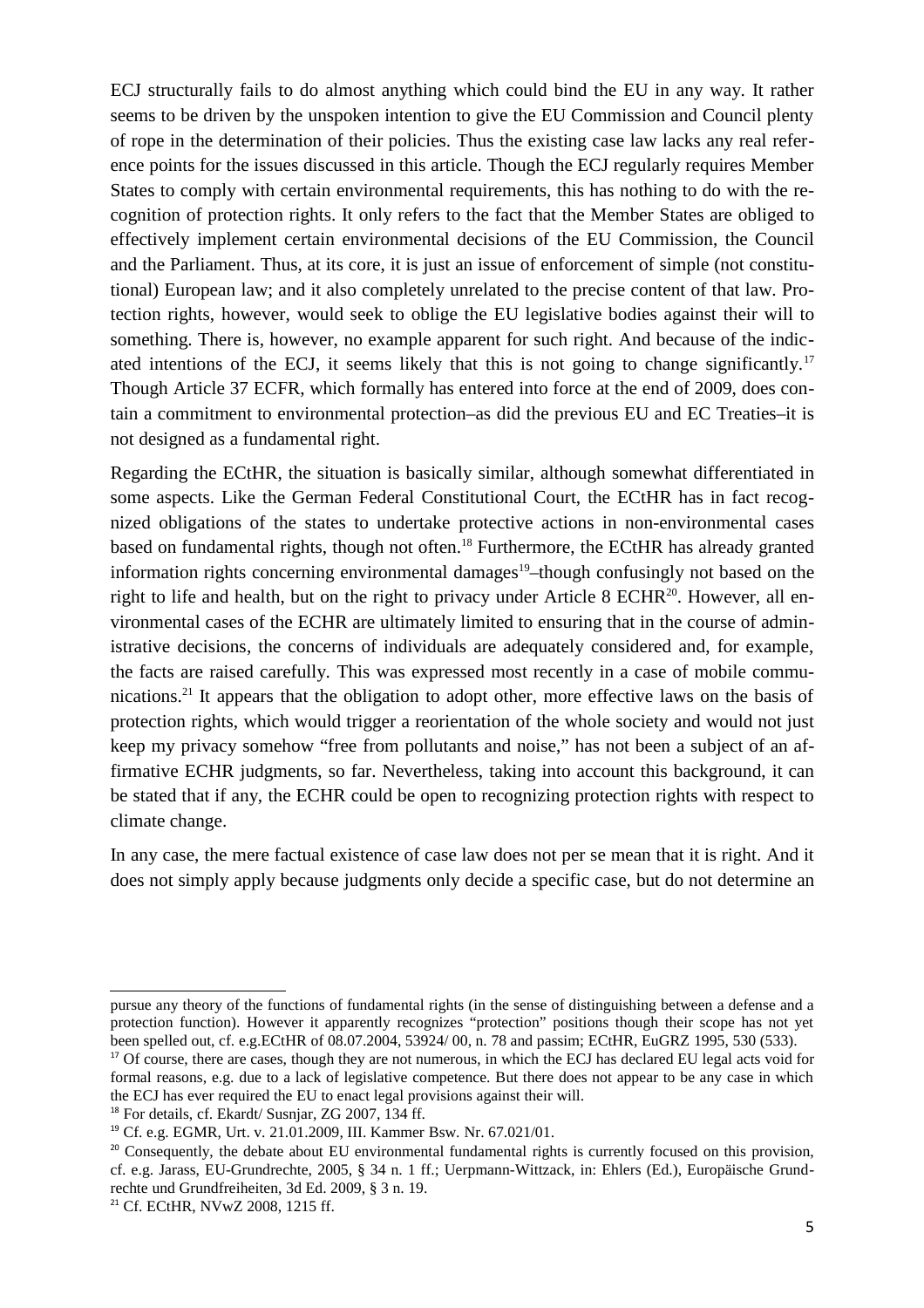abstract and general norm<sup>22</sup>.<sup>23</sup> Thus, in the following we will test and analyze a somewhat altered interpretation of existing law (based on judicial interpretation, i.e. by interpreting fundamental rights, not on policy considerations à la "suggesting a legislative change of the catalog of fundamental rights"). But what could an intergenerationally and globally extended, i.e. better complying with the requirements of sustainability, interpretation of freedom and fundamental rights look like to be more precise than the rather vague discussion of an environmental fundamental right?<sup>24</sup> In deviation from the probably prevailing view in Germany, on closer examination we can notice that the wording and the systematic position of the fundamental concept of freedom, which is implied in the fundamental rights, in the German Basic Law and in the ECFR–as well as ultimately also in the ECHR–suggest a more complex interpretation than previously, which has important implications in the climate context.<sup>25</sup> Therefore, the resulting findings can ultimately be applied to any national or transnational human rights protection–also–against climate change.

### **2. Intergenerational and global scope of fundamental rights, protecting the conditions of freedom, and multipolarity of freedom**

The starting point for our considerations is the idea of liberties as classical-liberal guarantees of self-development. So far there is no need to criticize the prevailing view. In addition, free-

 $22$  Even in the exceptional case where the written law rules differently–cf. Sec. 31 para. 2 German Federal Constitutional Court Act (BVerfGG) – the resulting general norm's only content is that a legislative act in its specific formulation is declared void (here based on an action for an abstract legal review (abstrakte Normenkontrolle). Thus, once again, the final judgment concerns only a specific constellation (although this can be done "wrong," too, in a liberal-democratic system, normally such a decision should nonetheless be recognized, since the alternative is even less desirable in terms of freedom: for it would ultimately be some kind of anarchy). However, it is by no means prescribed abstractly and generally, e.g. in the context of Sec. 31 para 2 BVerfGG, that there was no need in every court proceeding and in every application of the law to search again for the "right" interpretation of the law.

<sup>&</sup>lt;sup>23</sup> Laws, regulations, constitutions, etc. remain the only abstract and general norms. Nevertheless it is acceptable that the practice often turns to existing judgments, because (and only) in the event that no substantial grounds be argued in favor of a change of legal opinion, the burden of argumentation bears on the party challenging the existing legal opinion from previous case law (inter alia for reasons of legal certainty), cf. Alexy, Theorie der juristischen Argumentation, 2d Ed. 1991; on the rationality of the application of the law and the methods of legal interpretation, see Ekardt/ Beckmann, Verwaltungsarchiv 2008, 241 (244 ff.).

<sup>&</sup>lt;sup>24</sup> We could often extend the following arguments by previously establishing that freedom or the underlying principles of human dignity and impartiality are the universal - and sole – basis of a just basic order. For reasons of space, this is omitted here. On details, cf. Ekardt, Theorie, §§ 3-6; similar in his basic orientation Alexy, Recht, Vernunft, Diskurs, 1995, 127 ff.; partly also Habermas, Faktizität und Geltung, 1992, 109 ff.; Ekardt a.a.O. also on the differences particularly to Habermas and Rawls, A Theory of Justice, 1971. as well as on the fact that only those constitutional theories show why a constitution like the German Grundgesetz is right–and what the meaning of its fundamental concept (human dignity), from which other findings can be derived, is (of course, regarding the meaning of dignity, there is other often overlooked constitutional evidence; see below in detail).

 $25$  The issue here is thus an interpretation of all fundamental rights. The rights of equality which do not seem to fit are ultimately special protections of the same / equal freedom and thus do not contradict the following considerations.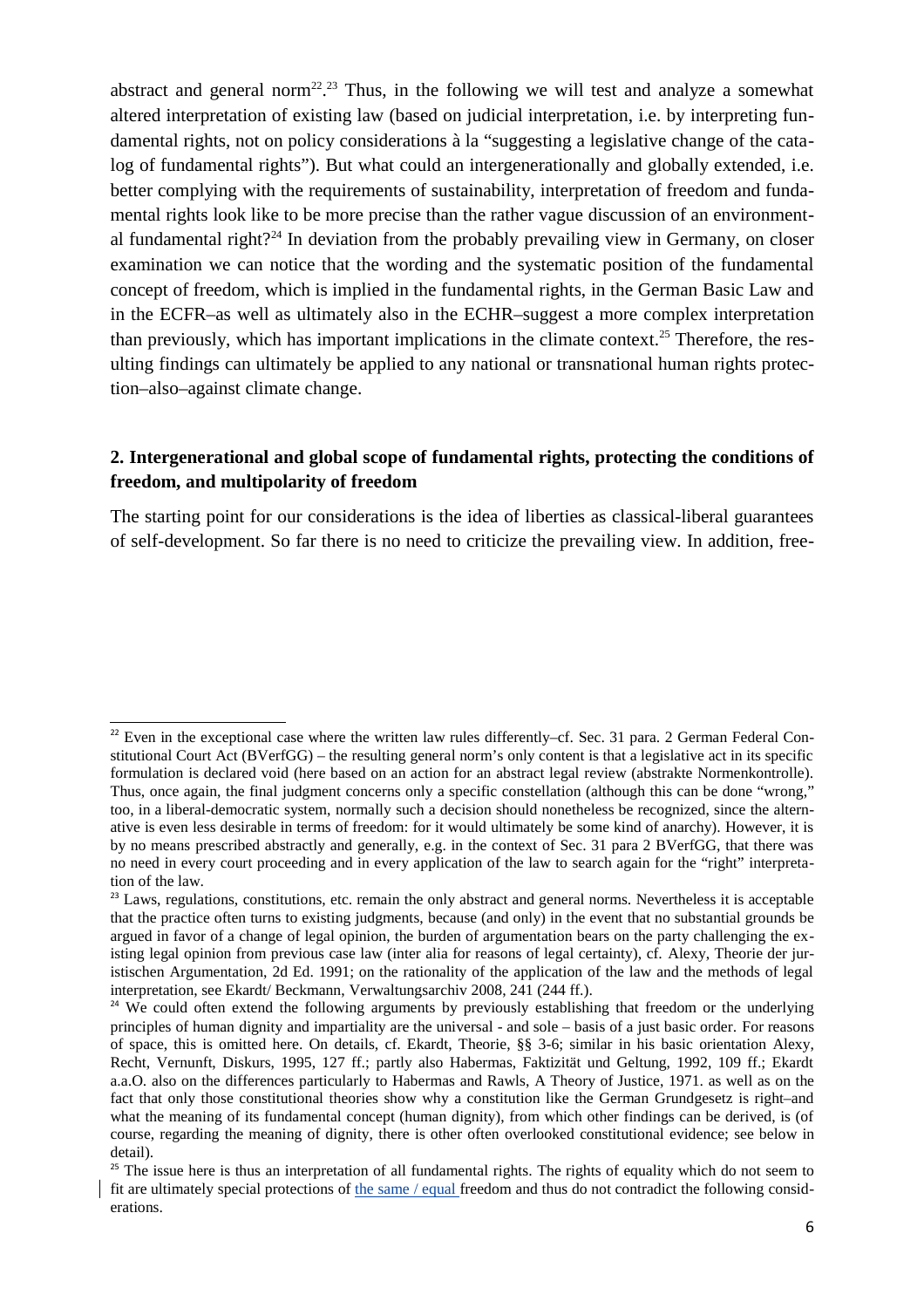dom also has an intergenerational<sup>26</sup> and global<sup>27</sup> dimension.<sup>28</sup> Why? In a nutshell<sup>29</sup>: At their point in life, young and future people are of course people and therefore are protected by human rights–today this already applies to people in other countries. And the right to equal freedom must be directed precisely in that direction where it is threatened–in a technological, globalized world freedom is increasingly threatened across generations and across national borders. Therefore it is clear that fundamental rights also apply intergenerationally and globally, i.e. in favor of the likely main victims of climate change–even though this issue has never been addressed in case law so far.

The classical-liberal understanding of freedom, which is mainly focused on the economic freedom of those living here and now, must be supplemented in other points, too. E.g. liberties must be interpreted unambiguously in a way as to include the elementary physical freedom conditions–thus not only a right to social welfare, as it was recently acknowledged by the German Federal Constitutional Court<sup>30</sup>, but also to the existence of a relatively stable resource base and a corresponding global climate. For without such a subsistence level and without life and health, there is no freedom.<sup>31</sup> This fundamental right to the elementary conditions of freedom is explicitly provided to the extent life and health are concerned (see Articles 2 paragraph 2 GG; 2, 3 ECFR; 2, 8 ECHR). In all other cases it must be based on the interpretation of the general right to freedom. Contrary to the prevailing view I argue that the German Article 2 paragraph 1 GG has a counterpart in Article 6 ECFR as a general EU right to freedom (using a interpretation in accordance with its wording. The same is true for Article 5 ECHR and other similarly structured bills of rights. At least parts of a general right to freedom are also indisputably included in the right to privacy under Article 8 ECHR.–Based on what has been said so far, this right to life, health and subsistence also applies intergenerationally and globally and is the subject of human rights protection against climate change.

"Protection of freedom where it is endangered" also means that freedom also includes a right to protection (by the state) against fellow citizens (and not only in exceptional circumstances). This is a protection for example against environmental destruction which is threatening my freedom and its conditions, such as climate change, *by the state against my fellow citizens*. Without that point there would be no human rights protection against climate change since states are not the primary emitters of greenhouse gases. The problem rather lies in the fact that states tolerate or approve greenhouse gas emissions by private actors. This particular idea

 $26$  With a partly similar reasoning, cf. also Unnerstall, Rechte, 422 ff.; Similar in his basic tendency but without more detailed reasons, cf. e.g. Kloepfer, in: Gethmann/ Kloepfer/ Nutzinger (Ed.), Langzeitverantwortung im Umweltstaat, 1993, 22 (26 ff.); Murswiek, Die staatliche Verantwortung für die Risiken der Technik, 1985, 212; with more details, cf. Ekardt, Theorie, §§ 4, 5; the arguments are apparently ignored by Eifert, Kritische Justiz 2009, Beiheft 1, 211 (214) (thus falsely stating a weakness of reasoning.

<sup>&</sup>lt;sup>27</sup> In this direction also Giegerich, EuGRZ 2004, 758 f.

<sup>&</sup>lt;sup>28</sup> To be precise, fundamental rights of future people are not current rights, but their nature is that of "pre-effects" of future rights. This, however does not or not significantly alter their relevance; see in details Unnerstall, Rechte, 52 ff.; cf. also Ekardt, Das Prinzip Nachhaltigkeit, 2005, Chap. III.

<sup>&</sup>lt;sup>29</sup> In more details on the three main arguments, cf. Ekardt, Theorie, § 4; partly cf. also Unnerstall, Rechte, 422 ff. <sup>30</sup> Cf. BVerfG, Urt. v. 09.02.2010, http://www.bverfg.de/entscheidungen/ls20100209\_1bvl000109.html?Suchbegriff=Hartz+IV

 $31$  The international trend toward "social" fundamental rights to the various facets of the minimum subsistence thus has a theoretical justification. Such a "constitution of international law" can be derived from the legal source of the "general principles of law" (cf. Article 38 of the ICJ-Statute) without recourse to, e.g., the International Covenant on Economic Social and Cultural Rights; cf. Ekardt/ Meyer-Mews/ Schmeichel/ Steffenhagen, Welthandelsrecht und Sozialstaatlichkeit – Globalisierung und soziale Ungleichheit, Böckler-Arbeitspapier No. 170, 2009, 42 ff.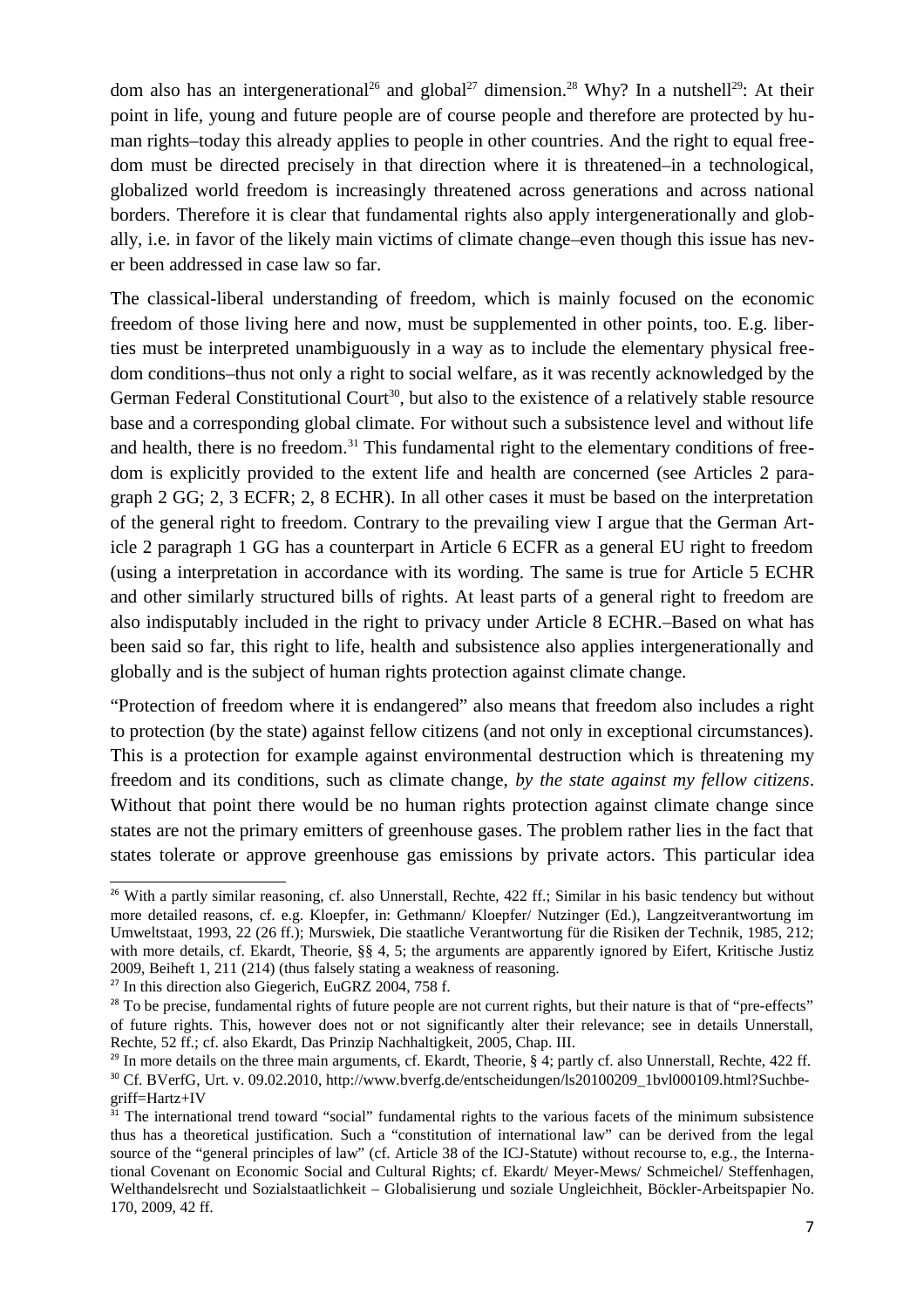need be explained in detail since it is not commonly articulated, as has been indicated above. But if fundamental rights *equally* included a protection of freedom against the state, but also by the state against fellow citizens and, therefore, conflicts of interest of any kind must regularly be understood as multipolar (not bipolar) conflicts of freedoms (*multipolarity*), then this would rebut

- a) the traditional, more objective, status of fundamental rights protection (protection obligations instead of protection rights, thus non-actionable duties!)
- b) the traditional imbalance between defensive and protective side of fundamental rights, i.e. the regular elimination of protection obligations, unless there is a case of "evident insufficiency" (understood as something which realistically never occurs, namely the complete absence of regulation in an area of law). This includes the idea that an effect on third parties might be a mere "reflex" which was not even covered by the scope of fundamental rights).
- c) Multi-polarity would equally refute the assumption, which builds on the view in a) and b), that the protective side of the fundamental rights is almost entirely taken up with administrative norms, which are supposedly subject to wide legislative discretion, and is not of significant importance either with regard to standing in administrative cases nor regarding the application of substantive law ("Primacy of the (simple) law" is a rather modest description of these far-reaching conclusions<sup>32</sup>). This aspect refers to the fact that, so far, commonly, particularly in Germany, protection rights are not considered a yardstick for individual activity with relevance to the climate, such as the approval of a coal power plant or a lignite open-cast mine.

What are the arguments for multipolarity and how can we respond to certain well-known counter-arguments? In the following I will discuss whether protection rights exist regarding only the scope of fundamental rights (which would trigger standing in administrative and constitutional law cases). The details of necessary balancing (which will e.g. determine how much weight fundamental rights will have when interpreting substantive administrative law, e.g. discretion, in light of those rights) will be analyzed later on. This clear distinction between scope of fundamental rights and balancing differs significantly from case law which rarely clarifies whether its skepticism about protection (fundamental) rights refers to issues of standing, scope or restrictions of fundamental rights (this remains unclear even in the–ephemeral–recourse to protection (fundamental) rights in cases of administrative law).

*First*, the multipolarity of fundamental rights follows from the very idea of freedom, which is the center of liberal-democratic constitutions–and, as indicated in a footnote, as a philosophical necessity. Fundamental rights as elementary rights are intended to give firm protection against typical hazards for freedom. For hereby they realize the necessary *autonomy of the individual* which is embodied in the principle of dignity. This autonomy is not only threatened directly by the state, but also by private actors, whose actions are "only" approved or tolerated by the state. To dispute this statement, one would have to argue, e.g., that the construction of

<sup>&</sup>lt;sup>32</sup> A pure "primacy in application" would be perfectly acceptable if the fundamental right was balanced correctly, and this balance was "codified" as a "simple law." But this assessment, whether the fundamental right was indeed correctly implemented into the law, shall not be omitted if fundamental rights do apply generally, cf. Ekardt/ Schmeichel, Zeitschrift für europarechtliche Studien 2009, 171 (176 ff.) (analyzing the issue of "final harmonization of a legal domain by EU secondary law.").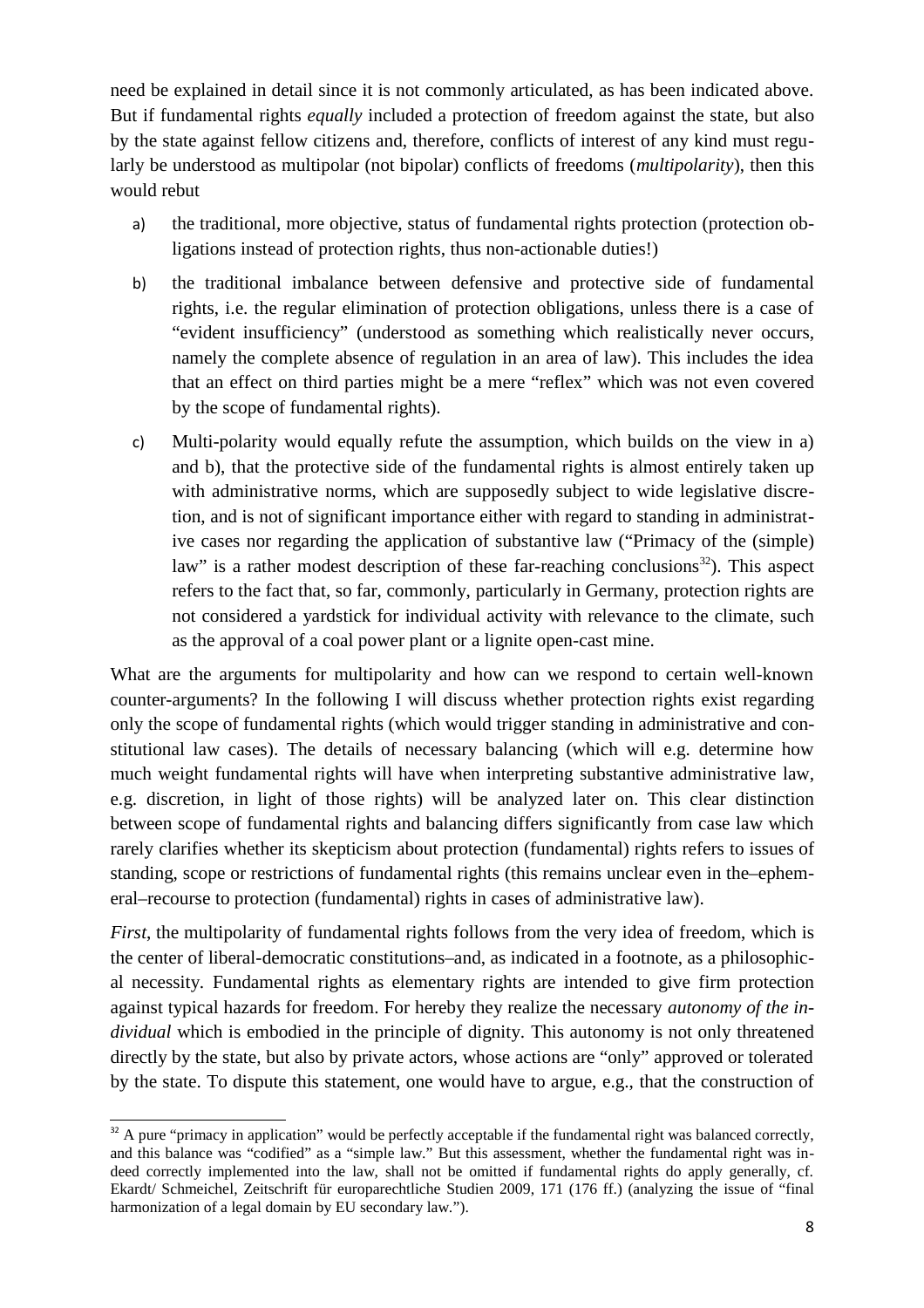an industrial plant is relevant to the freedom of the operator but not to the residents' freedom. The classical-liberal thinking, in fact, tends to such an assumption. This view has also been adopted by the current case law. But the very purpose of a liberal state is to allow a balance of conflicts as *impartial* as possible, i.e. independent of special perspectives, and not to prefer a specific (e.g. more economically oriented) life plan. All this shows that protection rights do exist, that defense and protection are equally important–and that we should speak of protection rights, not obligations, since otherwise the equality would just not be recognized.<sup>33</sup>

*Second*, the multipolarity of fundamental rights appears in limitation or balancing provisions such as Article 2 paragraph 1 GG or Article  $52$  ECFR<sup>34</sup> which are also presumed at several instances in the ECHR: As paradigmatic defining principles of liberal-democratic bills of rights these norms also, more practically, prescribe that the freedom of action is limited by "the rights and freedoms of others." The European "constitution" (here) in the form of the ECFR and the ECHR as well as the German Basic Law thus assumes that if the state resolves specific conflicts, not only different interests but explicitly different fundamental *rights* clash.

The *third* argument is the wording of provisions such as Article 1 paragraph 1 sentence 2 GG or Article 1 ECFR which have been briefly referred to above. Public authorities shall "respect" and "protect" human dignity and also the liberties, which under Article 1 paragraph 2 GG ("therefore") exist *for dignity's sake*, and thus must be interpreted according to its structure. This relation ("therefore") can also be found in the materials of the ECFR. In addition, the double dimension ("respect / protection") of human dignity and *therefore also of the fundamental rights*–given the function of dignity as a reason for all human rights<sup>35</sup> which was just described–shows that freedom can be impaired by threats from various sides and that, therefore, it implies defense and protection. But most of all, the word "protect" would lose its linguistic sense if it only meant that the state shall not exercise direct coercion against the citizens (otherwise the state could simply retreat to not acting at all instead of "protecting"). Hence norms such as Article 1 paragraph 1 GG and Article 1 ECFR also imply a protection against fellow citizens. And defense and protection are linguistically on equal footing there. All this implies again that there are fundamental rights of defense and protection and that protection and defensive rights must be equally strong–and that we should speak of protection rights, not of somewhat less strong mere protection obligations. This holds true even though (in the interests of an institutional system based on democracy and a separation of powers, which is indeed the most effective protection of freedom) this "protection" cannot be understood as a direct effect of fundamental rights among citizens, but as a claim against the state for protection (see, specifically Article 1 paragraph 3 GG and Article 51 ECFR).

In Germany, many would respond that the protective function of fundamental rights could only be an objective function which cannot individually be claimed and without any real equality, since it was based on the doctrine of fundamental rights as an (also) objective order of values (Wertordnungslehre) as it was developed by the German Federal Constitutional Court. But this argument is unconvincing. First, it does not refute any of the arguments given

<sup>&</sup>lt;sup>33</sup> Incidentally, "protection" as defined in this argument can also consist in granting a benefit to an individual, such as a monetary payment to secure a minimum level of subsistence.

<sup>&</sup>lt;sup>34</sup> On details of the latter provision, *see* Ekardt/ Kornack, ZEuS 2010, 111.

<sup>&</sup>lt;sup>35</sup> Article 1 paragraph 2 GG as well as the title of this section-and also the materials on the ECFR-talk about "human rights." Thus not only "some" rights are based on dignity, as one might respond, but all of them. Therefore, the structure of human rights, i.e., "equal respect and protection" applies to all and not just some human rights.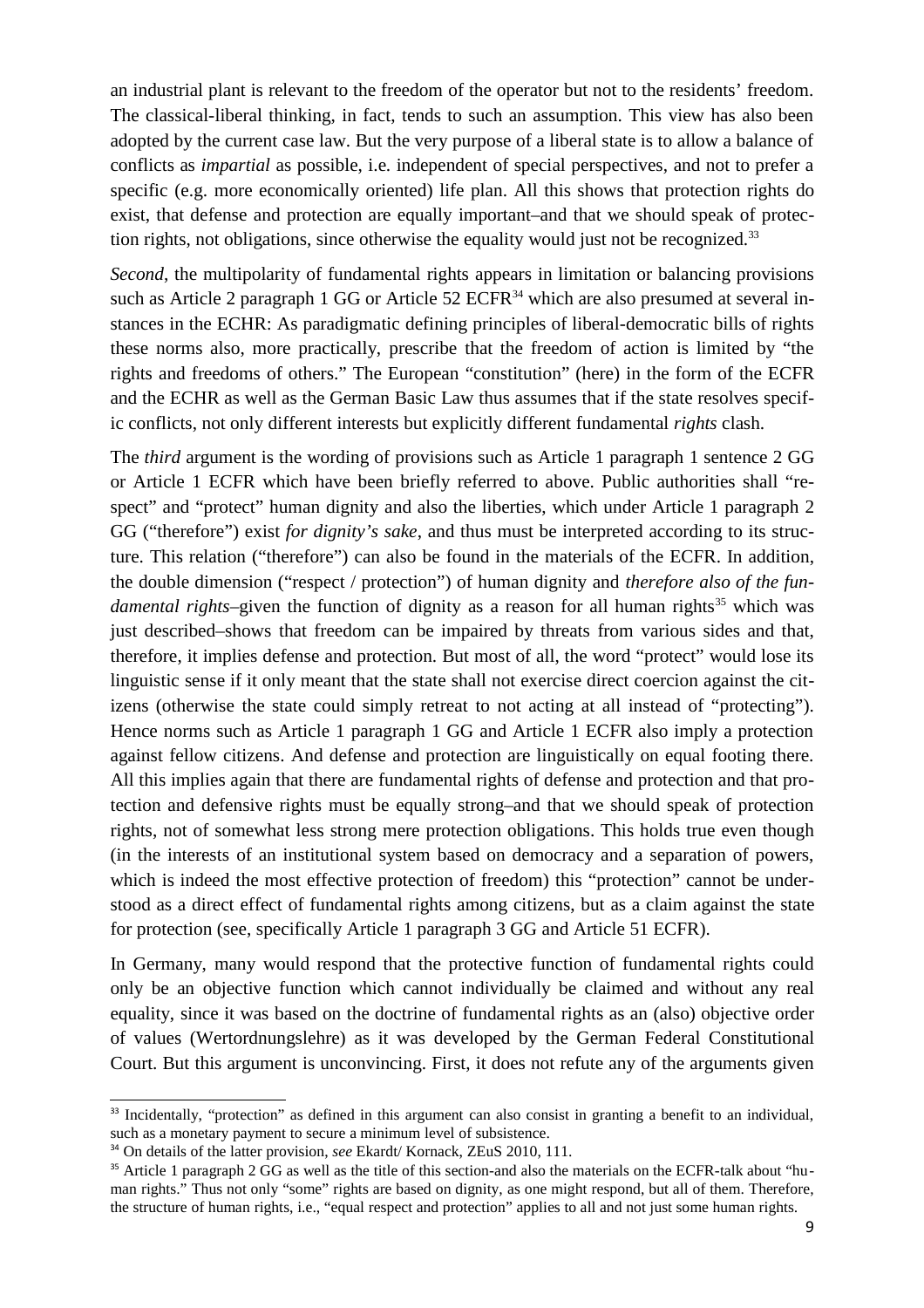above. Second, the Constitutional Court's doctrine of the order of values is diffuse regarding its content and ultimately untenable–thus it cannot justify a (different) understanding of protection. The order of values doctrine is not itself a justification for anything, but merely an assertion that fundamental rights are not only defensive rights, but also have other, though limited in their strength, functions. Therefore, this doctrine is a mere claim which needs to be proved first to be convincing. The Federal Constitutional Court has never given any reasons for its order of values doctrine–beyond a rather vague reference to an "overall picture" of fundamental rights and national objectives.<sup>36</sup> The idea of fundamental rights as a mere "objective" order" also contradicts the individualistic nature of fundamental rights. How could it be justified that some fundamental rights are not of a subjective nature and thus are not enforceable– especially after considering the arguments given above?

Certainly unconvincing is the complete negation of the protective function of fundamental rights as more or less clearly insinuated by representatives of the Böckenförde school of thought<sup>37</sup>. That position seems to be based on the non-realizable hope of finding "certain" results through an interpretation which is limited to pure defense aspects ("less conflicts of standards = less balancing"). But there will never be such certainty. This is not only true because of the terminology of basic orders which consists of unclear terms such as freedom or dignity. Via the instrument of constitutional interpretation those terms infect the entire determination of the law. It is also true because of the general semantic frictions of interpreting norms (especially of the teleological interpretation) and because of the general normative character of legal standards, which excludes the possibility of a "fact-analog observing" of the right norms/ interpretations of norms/ judgments.<sup>38</sup> The decisive factor is rather the nature of the test for limitations of fundamental rights which must inevitably be undertaken in any case of an interference with fundamental rights and which leads, in one way or another, to balancing of the conflicting interests.39 Most importantly, the sole focus on defensive rights misconceives the multipolarity of freedom and the respective arguments put forward. And it ignores that the dogmatic tradition on which it is based relies on anachronistic variations of constitutionalism and liberalism as well as, ultimately, on pre-democratic German ideas and is thus quite a dubious guide to the interpretation of modern basic orders. Furthermore, one could not argue that the recognition of protection rights prescribed the citizens a particular form of the good life (or that they were required to make use of their freedom).

The preceding tried to show (I) that, and why, there must be protection rights as aspects of fundamental rights and (II) that they are subjective, individual rights. And not only this: The arguments–especially that defense and protection are mentioned side by side – also point out

<sup>36</sup> Cf. German Federal Constitutional Court, Vol. 4 (BVerfGE 4, 7 ff.; 7, 198 (205)).

<sup>&</sup>lt;sup>37</sup> Cf. e.g. Böckenförde, Der Staat 1990, 1 (24 f. and 29 f.); Böckenförde, Recht, Staat, Freiheit, 1991, 67 ff.; Enders, in: Friauf/ Höfling (Ed.), GG, Kommentar, leaflet, before Art. 1 n. 135 ff.; into the same direction also Schlink, Abwägung im Recht, 1981.

<sup>38</sup> Cf. Somek/ Forgo, Nachpositivistisches Rechtsdenken, 1996, 81 ff.; Jeand'Heur, Sprachliches Referenzverhalten bei der juristischen Entscheidungstätigkeit, 1989, 11 and passim; Alexy, Theorie, 17 ff.; Ekardt/ Beckmann, Verwaltungsarchiv 2008, 241 ff. "Normative character" does certainly not mean "subjective" as was shown by the basic philosophical argument just given in the text. – Note that the concept of objectivity / subjectivity in terms of knowledge is not linked at all to the distinction between subjective rights and objective rights (which no one individually has standing to claim).

<sup>&</sup>lt;sup>39</sup> This is true even if these conflicting interests are understood as mere objective legal principles and not as subjective rights. A fortiori it would apply if the protective function of fundamental rights was covered by a wide notion of defensive rights against indirect interferences with fundamental rights.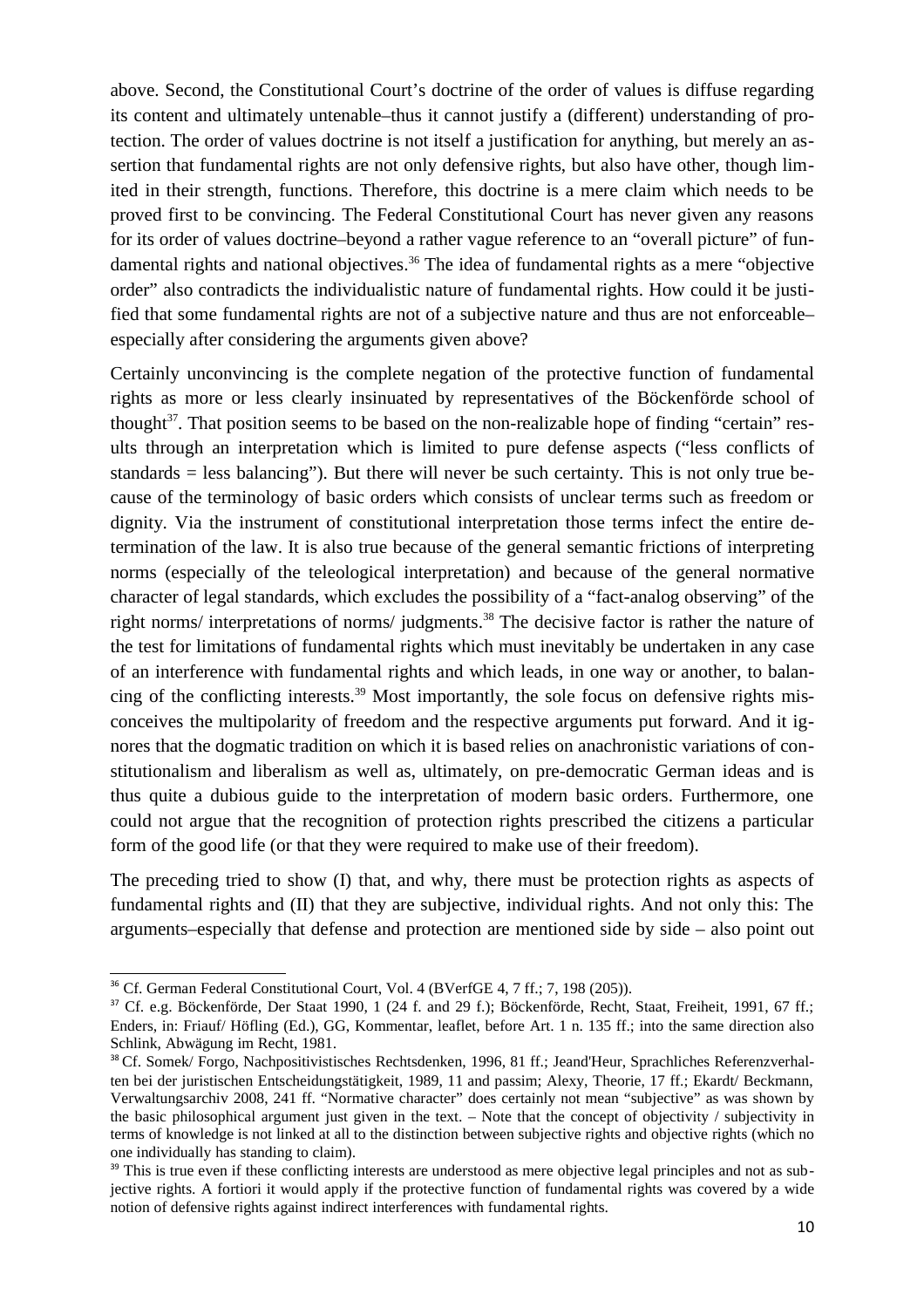that (III) defense must be on an equal footing with protection.<sup>40</sup> Another argument in favor of the second and the third aspect is the long-standing criticism of and doubt about the distinctness of the two functions of fundamental rights that the German case law generally assumes (and in this explicitness probably only German case law)<sup>41</sup>. Specifically the delineation between *defensive rights against indirect interferences* – which apply to someone who ultimately seeks protection by the state against other citizens, like protection rights–and protection rights does not seem to be reasonably determinable.<sup>42</sup> Superficially, the subject of the defensive right against indirect interventions is the exercise of influence by the public authorities on a citizen who in turn limits the rights of another citizen. Such a right is granted by the courts in slightly contoured but only sporadic cases (consequently, at least parts of the Böckenförde school of thought seem to be skeptical about this approach). In the case of protection rights, in contrast, the subject seemingly is a lack of or insufficiently effective prevention of private acts by the state. But how should one precisely be distinguished from another? For instance, instead of assuming protection rights in situations of indirect defensive rights one can always ask why permitting, not preventing, or participating in private acts which interfere with others' freedom should not trigger defensive rights against an indirect interference with fundamental rights (especially as, e.g., an environmental or building permit imposes obligations to tolerate on third parties). Even case law does not offer useful criteria for differentiation. Many might respond: Under defensive rights a citizen can only demand that the state does not undertake one clearly defined action (e.g. "not adopt a demolition order for my house"). In contrast, protection rights could only trigger a general duty to act (e.g. "more protection against sulfur dioxide from facility  $X$ "), the fulfillment of which must give leeway to the public authorities. But this is not true per se, as an example shows. Not only the addressee of a demolition order (direct interference) may say: "I want to get rid of exactly this order." Just as well a neighbor who is affected by a permit may say: "Down with the permit!" Each situations concern a particular action–in the latter case, regardless of whether you call this the defense of an indirect interference or a request for protection<sup>43</sup>. Defense against indirect interventions and protection are thus not reasonably distinguishable. Ultimately the case law probably only uses this distinction as a false justification, in order to allow one third party claim but disallow another. Such third party claims will primarily be allowed if there are economic concerns (as in the cases of public warnings).

This indistinguishability is a further argument in favor of our thesis that the classical-liberal economic freedom cannot precede "environmental fundamental rights" and thus cannot be argued against a human rights protection against climate change. At least the indistinguishabil-

<sup>&</sup>lt;sup>40</sup> In favor of an equal footing cf. already (but without comprehensive reasoning) Schwabe, Juristenzeitung 2007, 134 ff.; Calliess, Rechtsstaat und Umweltstaat, 2001; Koch, Der Grundrechtsschutz des Drittbetroffenen, 2000, S. 503; Vosgerau, Archiv des öffentlichen Rechts 2008, 346 ff.; cf. also Murswiek, Verantwortung, 101 ff. (intending a synchronization of environmental use and environmental protection though not by expanding the protective aspect of fundamental rights but restricting their defense aspect (when determining the scope of fundamental rights).

<sup>&</sup>lt;sup>41</sup> The following objections are not refuted by the attempts of clarification in Dietlein, Die Lehre von den grundrechtlichen Schutzpflichten, 1992, 87 ff.; Gellermann, Grundrechte in einfachgesetzlichem Gewande, 2000, 452 and passim; Steinberg, Verfassungsstaat, 71 ff., 307 ff.; the same holds true for Ladeur, Die öffentliche Verwaltung 2007, 1 ff.

<sup>&</sup>lt;sup>42</sup> Cf. also Dietlein, Lehre, 89 f.: "Die von der Rechtsprechung entwickelten Lösungsansätze muten zufällig und ergebnisorientiert an" – (recalling e.g. BVerfG, Vol. 39 (BVerfGE 39, 1 (42)); Vol. 55, 349 (363); Vol. 56, 54 (61); German Federal Court of Justice, Vol. 64 (BGHZ 64, 220 (222))).

 $43$  Incidentally, the possibility of indirect horizontal effects of fundamental rights is not called into question by the foregoing and the following, but rather affirmed, cf. Ekardt, Information, § 1 C. I.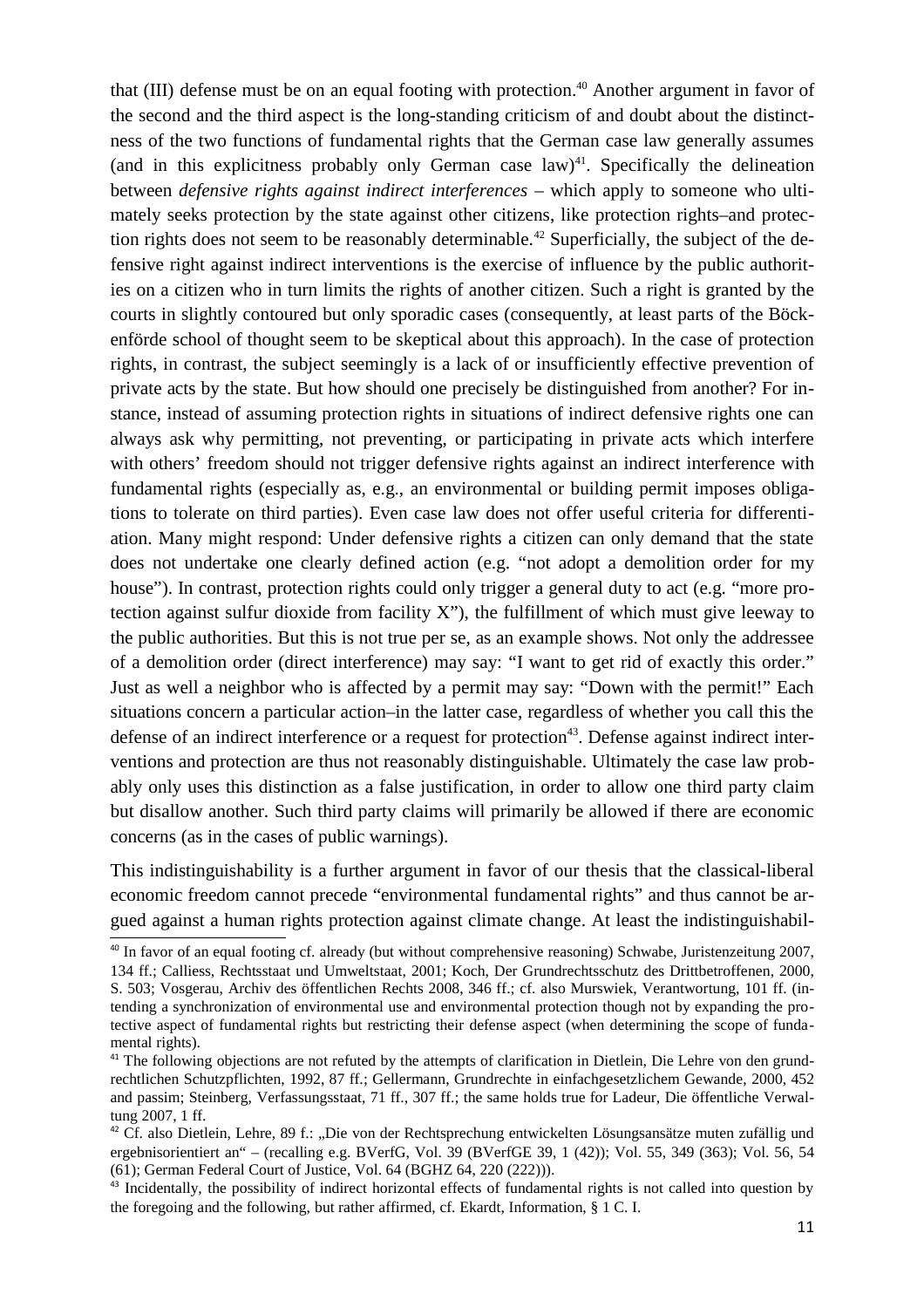ity is an argument against the courts' camouflaging differentiation of defensive rights against indirect interference and protection obligations in order to affirm fundamental rights in one case and largely deny them in other another (while often speaking about a "mere legal reflex" which means nothing at all: Why should it not be relevant for a fundamental right, if an interference with its scope of freedom is caused by a state decision?). All this is not altered by the tendency in the practice of (especially German) courts to deny claims of (even fundamental) rights if some kind of "public" is concerned, which is necessarily the case with respect to climate change. For whether a right is impaired, does not depend on whether others are also affected.

# **3. Environmental fundamental rights, democracy, separation of powers–Objections against real protection rights as misunderstandings about balancing under constitutional law**

Of course, a human rights protection against climate change or a multipolar conception of freedom respectively is potentially exposed to a group of other objections, which are all related and can therefore only reasonably be treated as a whole. The gist of these objections is: Protection rights overthrew democratic parliaments, and in "protection" cases there was per se larger leeway than in "defensive" cases.<sup>44</sup> While addressing these, I will also explain why this criticism includes several incorrect assumptions–but why are there are nonetheless margins under the doctrine of balancing between competing spheres of freedom which need be filled in a democratic procedure. At the same time, this will outline a theory of balancing of (in this case: environmental) fundamental rights, which has also an influence on the non-constitutional law of the respective jurisdiction, in a way which will be analyzed later. Only by looking at the balancing level it becomes clear what concrete obligations of the nation states and the EU arise from human rights in terms of climate policy.

There are two relevant issues. On the one hand, it will be shown that human rights protection against climate change cannot disappear in vast political latitude, as it is currently commonly accepted. On the other hand, however, human rights protection against climate change may not avoid the question of balancing and, therefore, may not give the impression that there was no balancing issue as it is sometimes the case in the transnational discussion about environment fundamental rights. For in this debate often emerges the idea that interferences with fundamental rights were generally justified even without a detailed test of balancing procedures (this can be found in many judgments of the ECJ and the ECHR $45$ )–or the debate is reversed as if any interference with a fundamental right were also a violation of this right, but without any reference to case law and usually without any concrete conclusions, but rather at the level of sonorous proclamations.<sup>46</sup>

<sup>44</sup> On further objections (alleged threat of "a wave of suits" and "snooping" among citizens) cf. Ekardt, Information, § 5 A.-B.

<sup>&</sup>lt;sup>45</sup> On the necessary further development of a European legal test for a violation of fundamental rights and fundamental freedoms see in more detail Ekardt/ Schmeichel, Zeitschrift für europarechtliche Studien 2009, 171 (197 ff.). On the relation of the "three constitutional courts" from a new perspective, cf. Ekardt/ Lessmann, Kritische Justiz 2006, 381 ff.

<sup>46</sup> These two extreme variations also dominate in the context of the debate on "WTO and Human Rights." On that debate (with an own approach) see Ekardt/ Meyer-Mews/ Schmeichel/ Steffenhagen, Welthandelsrecht, 42 ff.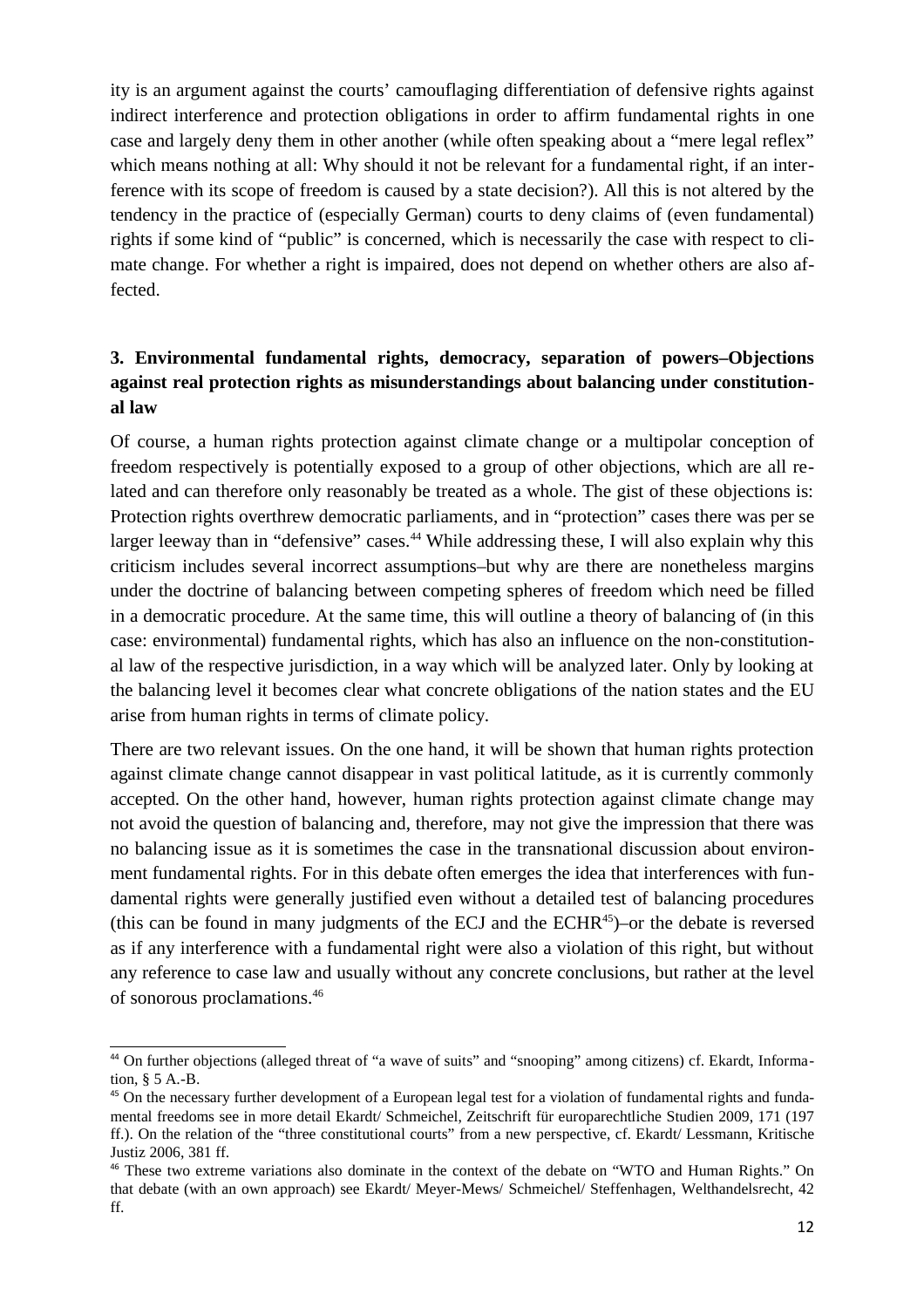So, do protection rights–and accordingly human rights against climate change–damage democracy? This raises the old question of the relationship between freedom and democracy. Not only some lawyers, but also some philosophers think (partly implicitly) that democracy even has latent priority over freedom. It is initially correct that freedom and democracy contribute to each other–as is argued for example by Jürgen Habermas.<sup>47</sup> A democracy which is based on certain principles, e.g., a separation of powers, however, promises greater freedom, rationality and impartiality than a "radical" Habermasian democracy, which reduces the constitutional jurisdiction to a mere control of procedures. That is precisely why constitutions just like the German Base Law are based on a separation of powers and are not structured as radical democracies. Particularly justice between generations and global justice (and thus sustainability), i.e., the freedom of young people and those living after us, are arguments against radical democracy. Since for future and young people and those living geographically far away democracy is not an act of self-determination but of heteronomy. For today they are not participants in this democracy. Against this background, first the criticism on multipolarity is incorrect which assumes that a liberal-democratic constitution implied a kind of omnipotent parliament (which would exclude multipolar rights since they impose additional limitations on legislation and administration). This is not demanded, but rather a system of balance of powers in the interests of the best possible protection of freedom and of a maximum of rationality and impartiality.48 The public authorities' task is to protect these very principles. A separation of powers at the national and at the European level as well as the existence of strong constitutional courts underline that the respective parliament is in fact not supposed to be omnipotent. This then leads to a democracy which is not a principle opposing freedom, but a principle resolving conflict *between* freedoms. This function makes it reasonable to have further conflict resolving institutions, e.g., courts. All this is particularly true if it can be shown that freedom may only be restricted to enhance freedom or freedom conditions–of which the elementary above that were proven just as in the climate context relevant, may be subjectivized, the other conditions which only support freedom (such as supporting the arts or kindergartens) is not. $49$ 

Up to this point we have seen several things, sometimes even before explicitly discussing the concept of democracy: *Even without multipolarity democracy has its boundaries anyway. It is always necessary to balance conflicting interests anyway. And the analysis of the functions of fundamental rights has also shown that necessary defensive and protection constellations do not differ per se.* Now, we have to make further considerations. In balancing conflicting posi-

<sup>&</sup>lt;sup>47</sup> In the Kantian respectively liberal democratic theory of justice, freedom and democracy both follow from the principles of human dignity and impartiality (the latter principle is also sometimes called principle of universalizability or categorical imperative, with a slightly different meaning). These principles are in turn understood as required by rationality or reason respectively. Die Überhöhung des Demokratieprinzips bei Habermas, Faktizität, S. 109 ff. und 537 ergibt sich teilweise daraus, dass er anders als Kant oder Rawls das Menschenwürde- bzw. Autonomieprinzip nicht aus der Rationalität folgen lässt, sondern als dogmatisch gesetzt sieht.

<sup>&</sup>lt;sup>48</sup> See the remark and the reference in footnote ... on the validity of the Kantian thesis: that universal rationality demands freedom (and a democracy with separated powers) on the basis of human dignity and impartiality. This thesis (including all that can possibly be derived from it, such as protection of freedom conditions and balancing rules) withstands any, particularly post-modern constructivist, criticism. This is the only thing that rationality demands in the fields of morals and law.

<sup>&</sup>lt;sup>49</sup> Cf. in details the references in footnote ... In contrast, e.g., Alexy, Recht, 127 ff.-and certainly Habermas, Faktizität, 109 ff.–apparently do not limit the number of possible concerns which democratic politics can consider as relevant interests. My approach, on the other hand, excludes a protection of a person against herself or an invention of public authorities into areas of the good life–which should be in line with liberal democracies (a fact that is rarely stated or even justified clearly).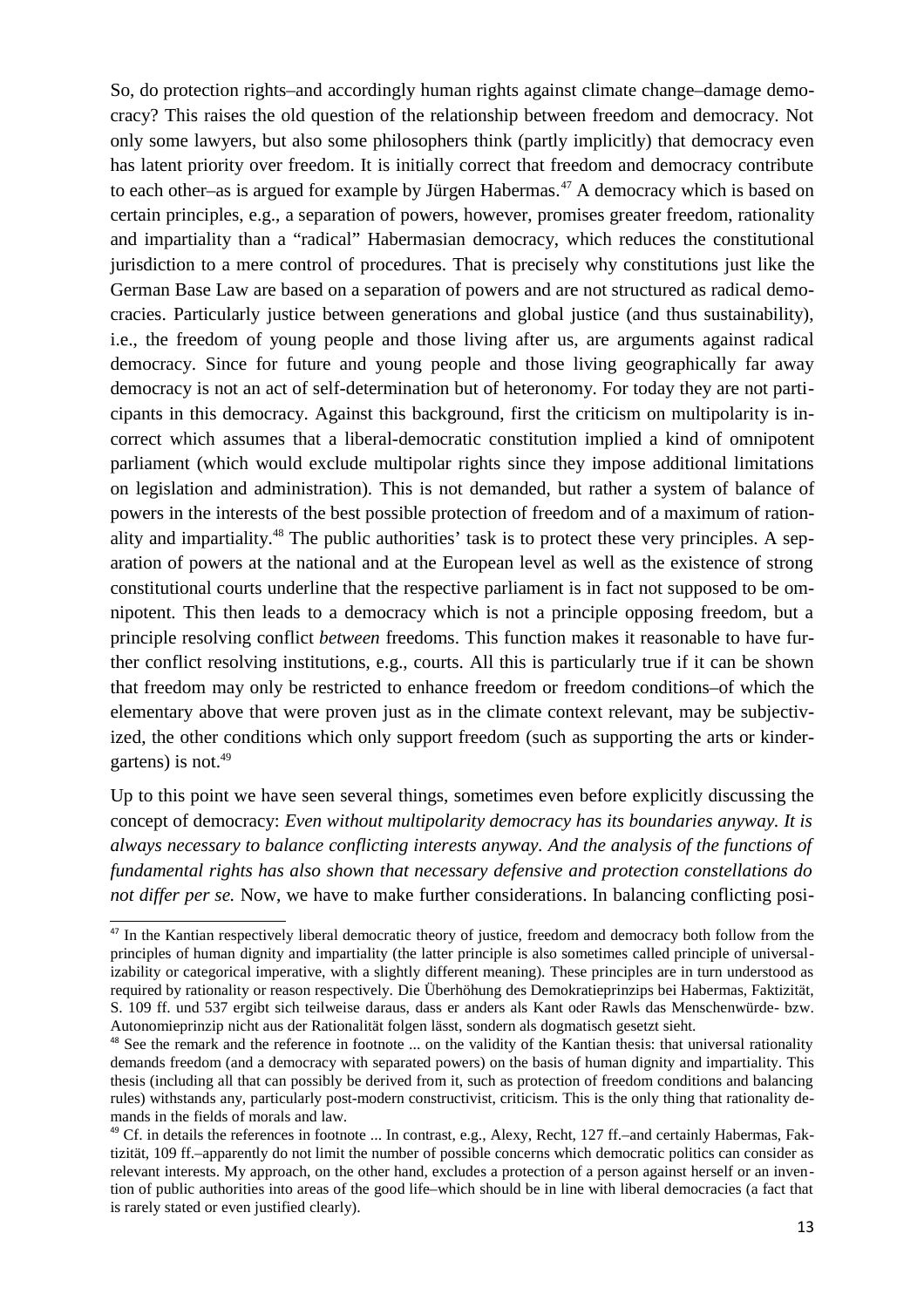tions, a parliament has, in fact, a certain prerogative to the judiciary, albeit not an absolute one. Because whenever balancing of conflicting interests may lead to a number of different results–and this is the norm–a decision maker which is elected and can be deselected is the most rational and freedom supporting alternative: thus a parliament and not a court. The parliament, however, must remain within the limits set by the rules of balancing which can be deducted from the very fundamental rights (you can also call it a multipolar test of proportionality substantiated with further rules<sup>50</sup>). We will get back to some of these rules in more detail. The problem with the existing German debate is that many people erroneously conclude that since there is usually not "precisely one" result of balancing (optimally even identified by quantification and calculation in economic terms) there were no multi-polarity (i.e., not equality of defensive and protection rights) and no further rules of balancing beyond appropriateness/ necessity.<sup>51</sup> We shall see that this is not true. In any way, what has been said above holds true equally for and independently of the political or legal area one is considering. The decision on the right laws in regarding security and anti-terror policy (which unquestionably commonly has been held a question of fundamental rights) just does not follow different rules than climate change policy which is the subject of our analysis. The legislature may make different choices, and the task of constitutional courts is (only) to control the framework of those decisions based on a set of balancing rules which are derived from the very liberties. The issue is always that some institution of control such as a constitutional court reviews the adherence to rules of balancing. Afterwards, the legislature may react by (partly) altering the constitution. Or the issue is that another institution of control such as a non-constitutional court assesses compliance with the legislative will by the administration or compliance with rules of balancing when such balancing has been passed on to the administration, etc.

Working out the details of the rules of balancing, the balance of powers becomes even less focused on jurisdictions and judicial decisions than previously (where the German Federal Constitutional Court or the European Court of Justice may ultimately decide ad libitum, whether parliaments shall have wide, limited or–as in the abortion decisions–"no" discretion). The aim must be a ping pong, which multipolarily supports freedom (one the one hand preventing abuses of power, on the other hand regarding democracy as a shield for freedom) and is also adequate in terms of impartiality, with a "multiple-level discourse," which in turn supports rationality since it mobilizes a maximum of good reasons, among the state powers. First, a constitutional court may never order a judgment against a parliament stating "You have to do precisely this." Contrary, it must always limit its decisions to saying "At least you must not continue doing this." For instance, the German Federal Constitutional Court may not demand from the German Bundestag–to use a key example of climate protection: "Phase out the use of coal power within four and a half years." It may say: "The previous phasing out is too

<sup>50</sup> Similar, see Calliess, Rechtsstaat, 373 ff.; Susnjar, Proportionality, Fundamental Rights, and Balance of Powers, 2010.

<sup>51</sup> Prominently, cf. Böckenförde, Staat, Verfassung, Demokratie, 1991, 188 ff. and passim. The position of the German Federal Constitutional Court is unclear. Sometimes it proceeds like the ECJ with respect to balancing (basically just testing for a legitimate purpose–very generously–, appropriateness, and necessity). But sometimes it operates on a (larger) volume of balancing rules as it was proposed in this essay. Finally, sometimes the BVerfG seems to dictate "precisely one" balancing results to the legislature (e.g., with respect to the protection of embryos). This is another consequence of the unclear protection theory of protection obligations; critical Steinberg, Neue juristische Wochenschrift 1996, 1995 ff.; Susnjar, Proportionality, passim. See specifically on the issue how in a few cases (though not from the principle of human dignity) total prohibitions of balancing may be inferred, e.g. Ekardt/ Kornack, Kritische Vierteljahreszeitschrift für Gesetzgebung und Rechtswissenschaft 2006, 349 ff.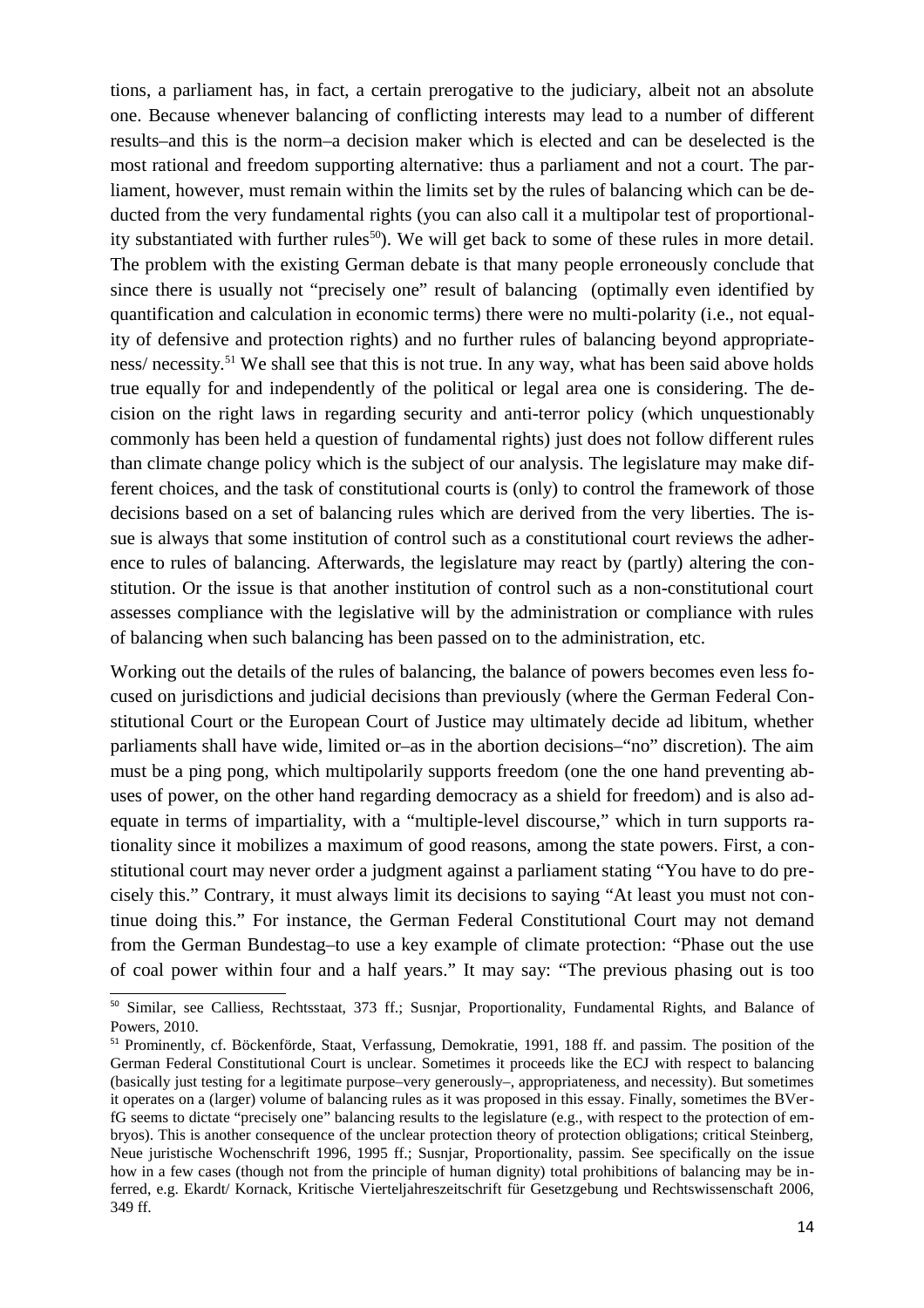slow; take a new decision on the issue until XX.YY.2010, taking into account the following fact situations, normative concerns, as well as procedural and balancing rules." Conversely, the constitutional court could rule on an action brought by an energy company: "Of course, the legislature may phase out nuclear power generation–but it must remain within a certain limit which it has crossed unfortunately, as it has demanded phasing out the use of nuclear energy within three days." Such a line that neither takes away the prerogative from the parliament nor gives the constitutional court excessive, unclear power allows all state powers to function as good as possible regarding their respective tasks defined by freedom, democracy, impartiality, and rationality. This is all the more true as the ping pong also includes the administration and the lower courts, as just outlined by the brief introductory note on the "passing on" of balancing by the legislature. It allows authorities to respond to a court decision with new decisions, which then in turn are subject to judicial control. The same is true with respect to the legislator and the constitutional jurisdiction. And the legislature may also react on decisions of lower courts with legislative changes, etc. This creates a complex web of competences for concretization and control.<sup>52</sup> It follows from the stated principles that courts are limited in their review of issues of normative balancing, difficult interpretations of the factual requirements of norms, and uncertain questions of fact–in contrast, their review is not restricted with respect to simple interpretations of the factual requirements of norms, issues of procedure, and certain facts.<sup>53</sup>

The coal example shows that in complex situations such as climate change the defensive aspect of fundamental rights is by no means "clearer" than the supposedly more sophisticated protection aspect. For example, the legislature may allow for the "defensive" rights of utility companies in very different ways if it wants to phase out the use of coal (or nuclear energy). It may determine equitable compensation, grant transition periods, etc. And the same holds true for possible claims for protection–it can deactivate all nuclear power plants, otherwise build them safer, take stronger protection against terrorist attacks, etc. This complexity, however, is independent of the respective function of fundamental rights. And regarding both "defense" as well as "protection," if these functions exist at all, it is clear: In a democracy based on the separation of powers, laws for more climate protection and sustainability need be made by parliament, not a court.<sup>54</sup> Nevertheless, considering the foregoing we can state that a human rights protection against climate change does exist in principle–and that it does make sense to imagine such judgments of constitutional courts.

#### **III. Climate protection as an issue of balancing conflicting fundamental rights**

<sup>&</sup>lt;sup>52</sup> A basic, but frequently encountered misconception is, after all, to express that courts themselves had to undertake balancing (although the legislature only sporadically "passed on" such balancing to the courts, e.g., to the civil courts for the concretization of civil general clauses in light of conflicting rights–a constitutional court may then only review whether the civil court complied with the rules of balancing in its decision). This is not sufficiently clear, e.g., in Hofmann, Zeitschrift für Umweltrecht 2007, 470 (471 f.).

<sup>&</sup>lt;sup>53</sup> Cf. in more detail, Ekardt, Information, § 5; Ekardt/ Schenderlein, Neue Zeitschrift für Verwaltungsrecht 2008, 1059 ff. (focusing on aspects of European law).

<sup>54</sup> Therefore, judgments like those of the German Federal Constitutional Court regarding protection of embryos or family taxation are problematic; cf. in particular BVerfG, Vol. 39 (BVerfGE 39, 1 ff.; 88, 203 ff.) Thus, perhaps a constitutional court should never repeal laws, as the House of Lords in Britain does (including the use of demand for reconsideration instead of cassations in so-called defense cases). At least it should be true to regard the repeal of a law as an exceptional case which requires further reasons–and otherwise order the parliament to alter a law instead of repealing it or dictating the wording of the alteration.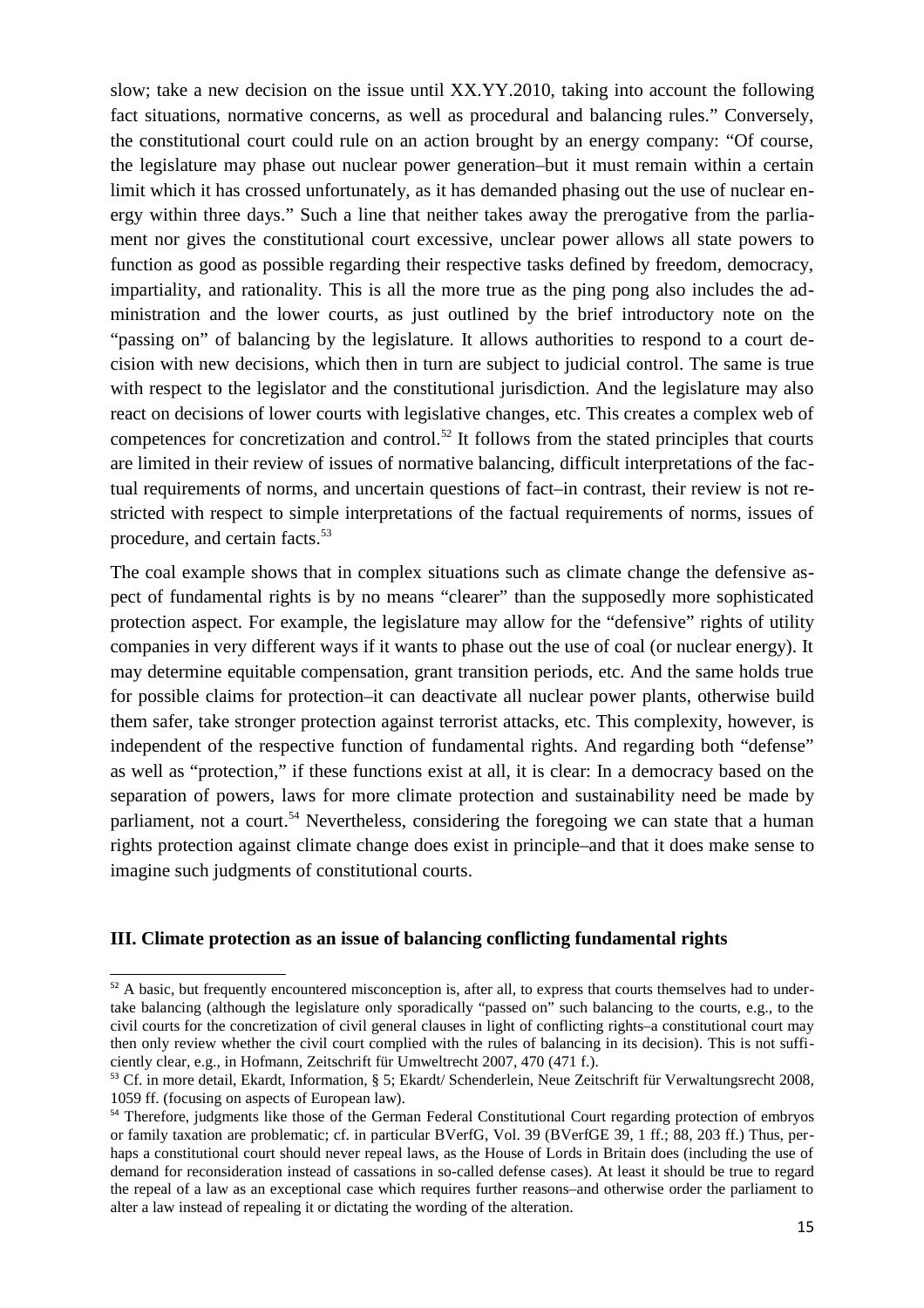### **1. Rules of balancing, precaution, and the problem of "absolute" minimum standards**

On this basis and in consideration of possible political balancing we can further develop the specific obligations that eventually bear on politics regarding climate change. Only after determining what remains of the commitment to climate protection that was derived before, it becomes clear what judicially enforceable obligations politics has in terms of climate change.<sup>55</sup>

As already mentioned, with respect (also) to (environmental) fundamental rights balancing is inevitable, and in general it is nothing sensational. To put it somewhat more plastic: Since politics allows an industrial society, industrial facilities, approve traffic permits, etc., it knowingly accepts statistical deaths, i.e. impairment of the right to the elementary conditions of freedom as a result of emissions of air pollutants, etc. This is done balancing those interests with our freedom to consume and the economic freedom of the consumers. Usually the camouflaging term stochastic damage is used in this context. It means statistical cases of illnesses and deaths that occur at least long term and in combination with other causes of damage in the wake of the way of life in the industrial society. Since there is indeed no general formula "harm no one" (neminem laedere<sup>56</sup>) (because otherwise almost everything else would be prohibited, for numerous human actions are in some way unfortunate for anyone) this in itself is just not scandalous. The very absurdity rather lies in schizophrenia such as "we want more climate protection and yet continuous economic growth," i.e. it lies in political compromise formula, which in fact deny the necessity of painful balancing. $57$ 

What rules of balancing have to be applied in particular situations may be derived from the core of liberty rights. This is shown first for the basic rule of balancing, which under the usual terminology of balancing as a proportionality test is often referred to as "legitimate purpose": that, on the one hand, the material for balancing must be complete and, on the other hand, must not contain impermissible concerns. Further reasons have been given elsewhere for the assumption that self-determination or the new interpretation of freedom, respectively–and everything that follows from it–is the only justifiable criterion of justice and the only possible subject matter of state action. If this is true, then it is also relatively easy to specify as a balancing rule, what the (only) permissible material of just balancing is: the very freedom of all people concerned which, as shown, includes the essential freedom conditions. In addition to these human rights such other concerns are permissible subject matters of balancing that support freedom but are no absolutely necessary requirements and, since they are not logically included in the concept of freedom, are no human rights (e.g. supporting the arts or creating spots at kindergartens).<sup>58</sup> In addition to the sole justifiability of the principle of freedom the

<sup>&</sup>lt;sup>55</sup> The fact that theories of economic efficiency are no good alternatives to the following theory of balancing is outlined in Ekardt, in: Pan Jiahua, Climate Change (forthcoming). However, this does not rule out the quantification of facts by the legislature within (!) the rules of balancing. Within those rules(!) the legislature may also use its discretion to weigh interests subjectively within the objective limit by demonstrating that it has assigned a numerical value to normative concerns. This, in turn, is a subjective decision which is not objective at all. <sup>56</sup> This is ignored in, e.g., Hochhuth, Relativitätstheorie des öffentlichen Rechts, 2000.

<sup>57</sup> Overall, the literature rarely developed balancing rules involving protection rights. But *see* Calliess, Rechtsstaat, 373 ff. and Cremer, Die öffentliche Verwaltung 2008, 102 ff.–On the fact that sustainability in a physically finite world (despite the potential of, e.g., solar energy) is incompatible with continuous economic growth, cf. Daly, Growth, passim; Ekardt, Cool Down, Chap. 1; Wuppertal-Institut, Deutschland, passim.

 $58$  Even if the reference to freedom is seldom made in this context, yet it may be common ground that those conditions that "merely support freedom" are at least no human rights–there is a fundamental right to subsistence, but no fundamental right to a spot at a kindergarten. Despite its new grounds and new terminology this statement is in line with the common German debate on the welfare principle (Article 20 paragraph 1 GG): The idea of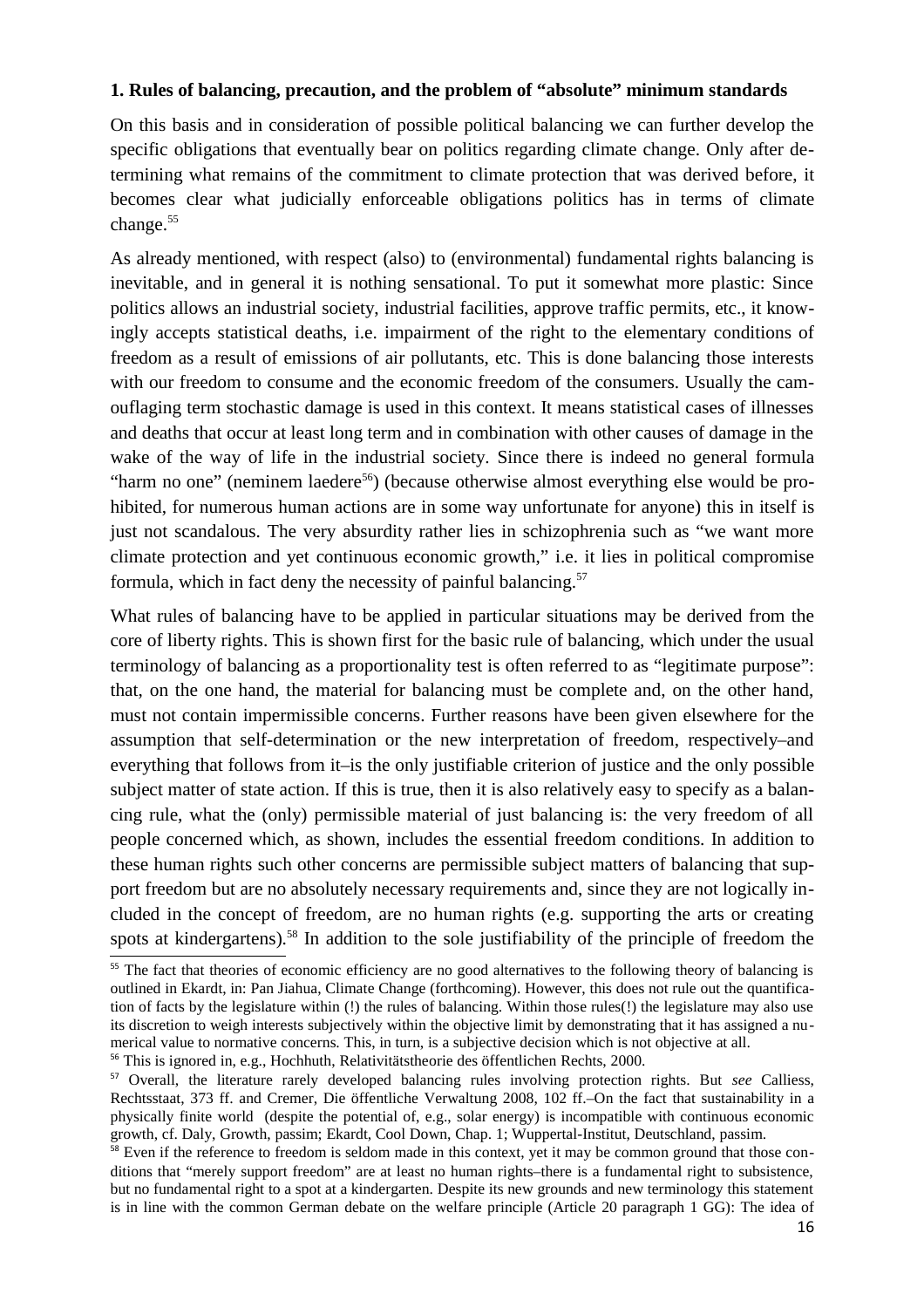foregoing is confirmed by another consideration: it is also the only way to clarify that both authoritarian restrictions of freedom as well as an economically liberal-postmodern ignorance of freedom conditions are inadmissible. Thus, interventions on issues which do not affect the freedom of several people–i.e. regarding the good life instead–are excluded.<sup>59</sup> Likewise not consistent is today's practice, generally to declare "the common good" (or a "public interest") a permissible concern for balancing. For the term common good is meaningless and thus ultimately arbitrary. From the point of view of legal theory it is consequently unnecessary and potentially authoritarian.<sup>60</sup> Moreover, "the common good" does not reveal the main issue: everyone's self-determination. Against this background the notion of "the common good" should be removed from legal arguments and, as far as it explicitly appears in laws, be interpreted as *the protection of freedom and freedom conditions*. The most part of what conventionally is called "common good," can be called freedom condition, anyway (such as support of the arts, the non-essential part of social justice, protection of biodiversity, etc.)–the only difference is that the new concept offers clearer contours and a real justification of those concerns. This is how the notion of "the common good" could possibly be attributed in part to its original meaning: interests that deserve consideration in a just state. But that would need more accurate reconsideration and assessment–not a mere proclamation of the formula of the common good–which may also disguise the lack of real reasons (and is thus detrimental to the rationality and impartiality of public decisions). European and German law still lacks such a clear definition, of course without any justification.<sup>61</sup> In essence, human rights protection against climate change deals with a collision of the fundamental rights to the elementary conditions of freedom with economic liberties, as for example governed by Article 2, paragraph 1, Article 12, paragraph 1, and Article 14, paragraph 1 GG. Of course, economic freedom is a recognized concern of national, European, and international fundamental rights.

Protection rights in the environmental context are not excluded from the permissible material for balancing despite the fact that climate change and (most) other environmental cases concern only hazards of fundamental rights. By the same token, the scope of protection rights is indeed affected by such hazards. Undoubtedly, future trends of climate change are not per se exactly predictable and therefore "uncertain." However, such an objection would fail, because impairments of fundamental rights which are "only possible" are *not* irrelevant at least with respect to particularly important fundamental rights and under the threat of irreversibility of the "possible" infringement. This is true even though German case law seems to implicitly presuppose such irrelevance by considering precaution (i.e., "risks" or "uncertain impairments") mostly non-actionable–in contrast to European case law.<sup>62</sup> Otherwise, fundamental

<sup>&</sup>quot;subsistence" is necessarily limited, be it in social or environmental terms. However, (in Germany and the EU) the freedom conditions of living and health are already explicitly labeled as fundamental rights. The discussion whether a marginal area of health "is essential and therefore covered by the scope of fundamental rights" would thus be of little practical relevance.

<sup>&</sup>lt;sup>59</sup> In more detail on a partially similar theory of balancing rules (but with different standards and a justification of those standards which is rather based on the rule of law than liberties, which makes their derivation more difficult and consequently decreases the gain in clarity of balancing rules), *cf.* Susnjar, Proportionality, Chap. 5.

 $60$  On this issue and the following, see with further references Ekardt, Information, § 1 E. (also on the authoritarian or even totalitarian legal history oft he term); on the other hand, for attempts to keep the notion as a (non substantive) formula for necessary balancing and procedure, *cf.* Häberle, Öffentliches Interesse als juristisches Problem, 1970; Uerpmann, Das öffentliche Interesse, 1999.

<sup>61</sup> *Cf.* Grabenwarter, EMRK, 4th ed. 2009, § 18 n. 12 f.

<sup>&</sup>lt;sup>62</sup> Instead of many, cf. BVerwG, Neue Zeitschrift für Verwaltungsrecht 1995, 995 ff.; overlooked in Couzinet, DVBl 2008, 760 ff.; differentiating Calliess, Rechtsstaat, 244; on particularities of the discourse about hazard control and precaution, *cf.* Ekardt/ Schmidtke, Die öffentliche Verwaltung 2009, 187 ff.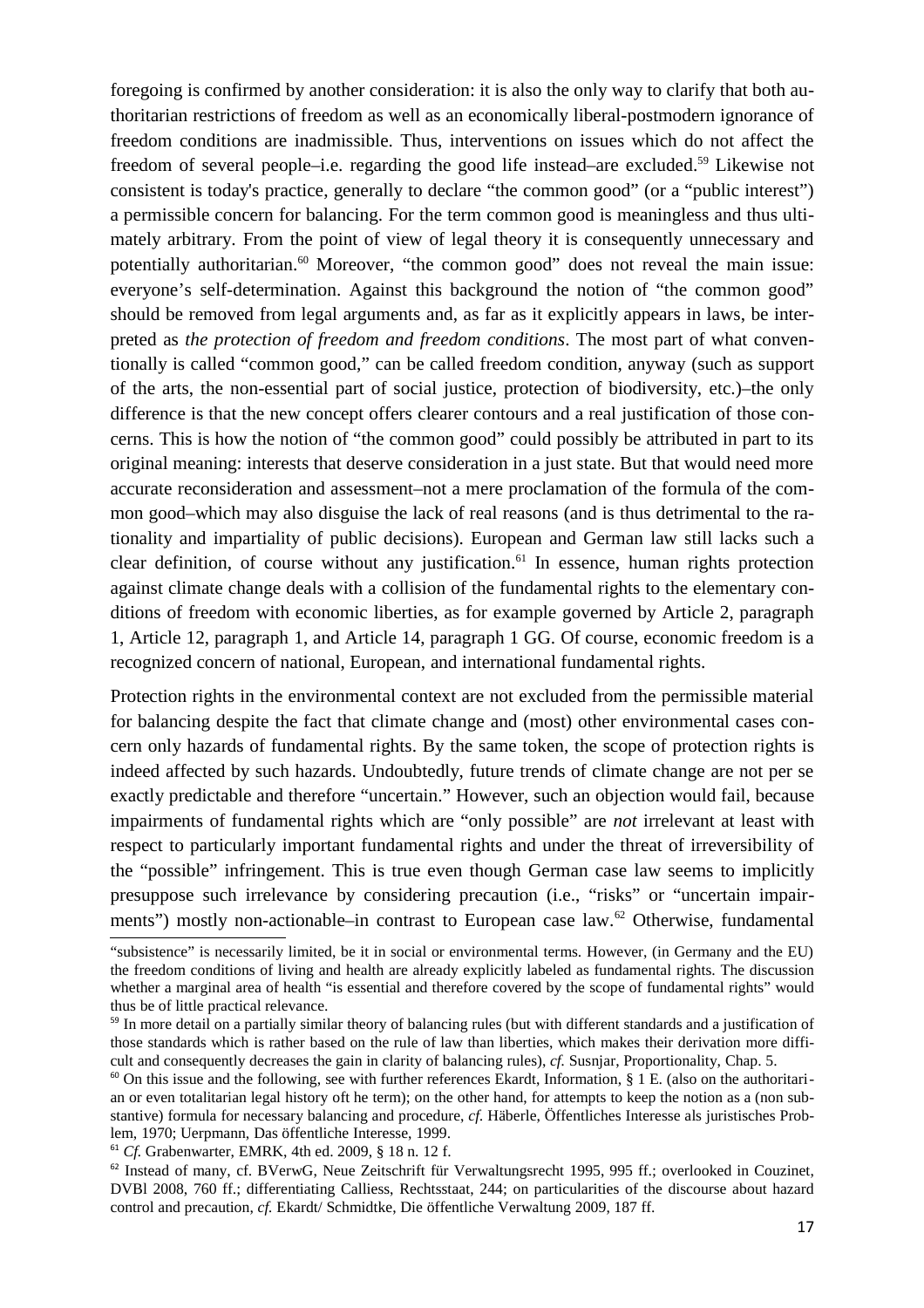rights would no longer serve the very purpose of legal fundamental rights: to guarantee the protection of autonomy exactly where autonomy is threatened with impairment. And such impairment does not primarily come from public authorities. Furthermore, risk and precaution are not reasonably distinguishable, as is proved elsewhere.<sup>63</sup> It should also be recalled that the recent climate change projections could not only be "too pessimistic," but rather, as elsewhere stated, that there are indications that the climate change predictions so far have even been too optimistic–and that therefore looming human rights impairments caused by climate change might be more dramatic than previously thought.<sup>64</sup> Likewise, it should be noted that because of the extinguishing fossil fuel resources regardless of climate change many climate measures (such as the expansion of renewable energies) are and remain reasonable. Thus we have to agree to some rulings by the German Federal Constitutional Court holding that there is also a fundamental rights protection against "only possible" impairments of fundamental rights.<sup>65</sup> However, it need by critically emphasized that the German Federal Constitutional Court has so far only abstractly recognized this idea but in all concrete cases decides actions de facto as if "uncertain predictions" per se led to a loss of fundamental rights protection. For it regularly grants the legislature an almost arbitrary decision-making power as to whether and to what extent an action is required in cases of uncertain impairments of fundamental rights. However, in light of the above mentioned arguments in favor of precaution this is not convincing. Rather, precaution is generally required and can only be omitted as far as the rules of balancing, which have to be discussed in more detail, allow. The following paragraphs will briefly introduce some of these balancing rules. Later on, we will determine to what extent they give rise to the obligation of a more demanding national and transnational climate policy.

The well-known balancing rules of the proportionality test, appropriateness and necessity of a limitation of freedom in favor of the interests of other stakeholders, directly follow from the multipolar principle of freedom: Indeed someone's freedom may not be limited, if it is not for the benefit of someone else's freedom. Adequacy as the last step in the conventional proportionality test may also be understood as an umbrella over a number of other balancing rules, which also follow from the principle of freedom. One of those rules is that a concern may not evidently be set aside too unilaterally in favor of other interests. This again follows from the idea that freedom should be maximized in total, even though it does not rule out "deadly" balancing in a specific case if a conflict cannot be resolved differently.

Another balancing rule, which can also be applied under the heading of adequacy is the polluter pays principle, which in turn follows from the principle of freedom itself. For freedom must include responsibility for the foreseeable (including environmental) consequences of one's own actions–even in other countries and in the future, and also for the unpleasant consequences of one's own life plan.<sup>66</sup> The negative consequences of an action which otherwise benefit me (e.g., of cheap free movement today) must always fall back on me, if only by way of cost recovery for the damage created by that action.

<sup>&</sup>lt;sup>63</sup> *Cf.* Ekardt/ Schmidtke, Die öffentliche Verwaltung 2009, 187 ff. (also on the further issue that the majority view in Germany incorrectly measures fundamental rights according to the average man, e.g., when gathering the facts about the risk of a pollutant it considers a 40-year average male (and thus ignores weaker people, such as pregnant women, elderly, or children); cf. also Böhm, Der Normmensch, 1996.

<sup>&</sup>lt;sup>64</sup> *Cf.* with further references Ekardt, in: Pan Jiahua, Climate Change (forthcoming).

<sup>65</sup> *Cf*. German Federal Constitutional Court, Vol. (BVerfGE) 49, 89 (140 ff.); 53, 30 (57); 56, 54 (78).

<sup>&</sup>lt;sup>66</sup> The polluter pays principle is indeed mentioned in, e.g., BVerfG, Vol. 115 (BVerfGE 115, 118 ff.). However, the recourse to this topos always appears somewhat arbitrary and not systematically derived.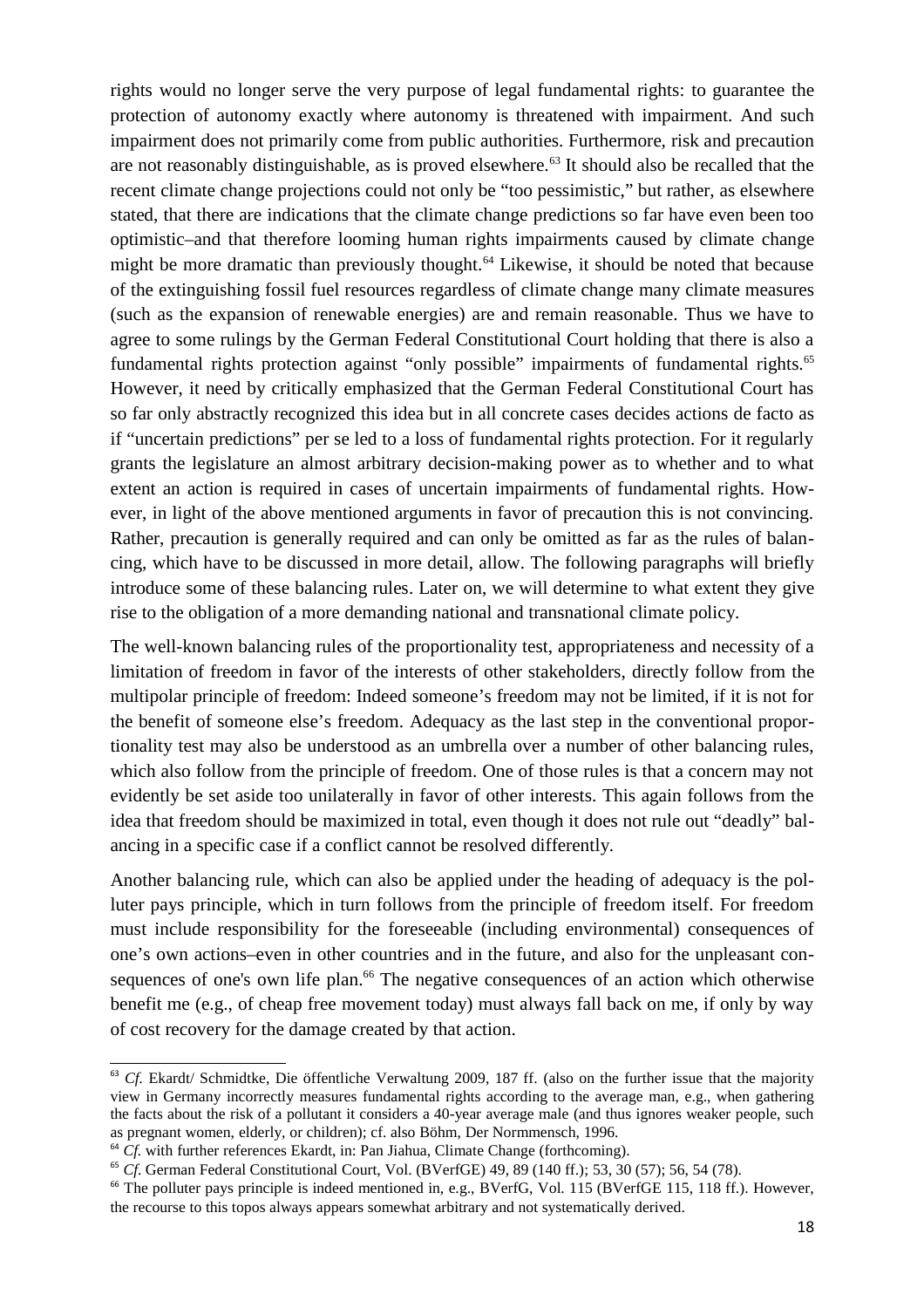Yet another balancing rule is that the assumptions of underlying facts must be correct. Every decision must, for instance, be based on the latest climate research in order to understand what dangers threaten the freedom of future generations. It is essential that facts are relevant material for applying a norm and determining the degree of impairment of a concern, but that those statements of fact as such (!) do not have a normative meaning: the actual danger posed by aircraft noise to the health of local residents, for example–on which scientific discourse and surveys can be undertaken–does not logically automatically imply whether and to what extent this noise must be prevented. The decision under the rules of balancing is thus always a political-democratic and not a scientific one.<sup>67</sup> In situations of uncertain facts such as climate change, there is also a duty to make preliminary decisions and to review them later. This latter rule also appears in previous case law, but again not as a claim of protection of fundamental rights but only as objective obligation. And in environmental cases it is always only proclaimed in the abstract, but never specifically demanded.<sup>68</sup> This, too, deserves criticism.

After all, the decision for or against a reasonably effective climate policy is not left to the discretion of majorities or sovereign states, even though this may be a widespread view. The common political idea that, e.g., security policy is a human rights issue but climate change is not, is inaccurate. However, if balancing is allowed, even necessary, and regarding environmental law potentially fatal (e.g., even a "weaker" form of climate change will result in fatalities), this raises the question whether (here: environmental) fundamental rights yet do have an "absolute" core which is safe from any balancing<sup>69</sup>. Article 19 paragraph 2 GG does not shed any light on this issue. Although this provision guarantees the substance of fundamental rights, this does not necessarily mean that in every situation an absolute core of every fundamental right must remain for everyone.<sup>70</sup> German case law in turn disposes of the problem simply by factually inaccurately insinuating that the described problem of stochastic damage, which will be characteristic especially for climate change, does not exist. In any case it assumes that no threats could be diagnosed in "short term" (which is usually true but just passes on the problem).<sup>71</sup> In the area of security law, on the other hand, the judiciary sometimes attests absolute, substantial minimum standards which are not subject to balancing, as recently illustrated in the Aviation Security Act case (the case in which the German Federal Constitutional Court rejected the authorization in Section 14 paragraph 3 Aviation Security Act to bring down planes with "innocent" passengers which are converted by terrorists into attack

<sup>&</sup>lt;sup>67</sup> From a climate-is never follows an ought. It does not follow from facts what should be done in life. On the distinction of is and ought and the specific relevance of facts and factual uncertainty in balancing (and generally in legal and moral decisions) see also Ekardt/ Susnjar, Jahrbuch des Umwelt- und Technikrechts 2007, 277 ff.

<sup>68</sup> BVerfGE 24, 119 ff.; 3, 303 ff.; 39, 1 ff.; 39, 160 ff.; 53, 30; 77, 170 ff.; BVerfG, NJW 1996, 651; cf. also Meßerschmidt, Gesetzgebungsermessen, 2000.

<sup>&</sup>lt;sup>69</sup> Unfortunately the term "absolute" instead of "not subject to balancing" is often linguistically wrong used as a synonym for "universal." As indicated in footnote ... the idea of freedom is indeed universally valid. But since all men have their own freedom, it does not mean that this universal freedom is an "absolute" freedom which is not subject to any balancing. Curiously enough, the debate on torture and absoluteness of human dignity started precisely on this confusion: during one of his lectures no lesser than Niklas Luhmann presented the example of the caught terrorist who has hidden a ticking nuclear bomb in a city to refute the universality of human rights. The question in this example is whether one should torture the terrorist to get the required information. Unfortunately, Luhmann has at best refuted the absoluteness of human rights–but has also unintentionally documented that the Grand Master of sociological systems theory (who liked to highlight his jurisprudential "background knowledge" based on his studies) is not able to keep apart basic categories of legal theory.

 $70$  On the controversy about Article 19 paragraph 2 GG with further references, see also Hochhuth, Relativitätstheorie, 150 ff.

<sup>71</sup> *Cf. e.g.* German Federal Administrative Court (BVerwG), NVwZ 2006, 1055 ff.; Vol. 87 (BVerwGE 87), 332 (375) (regarding aircraft noise).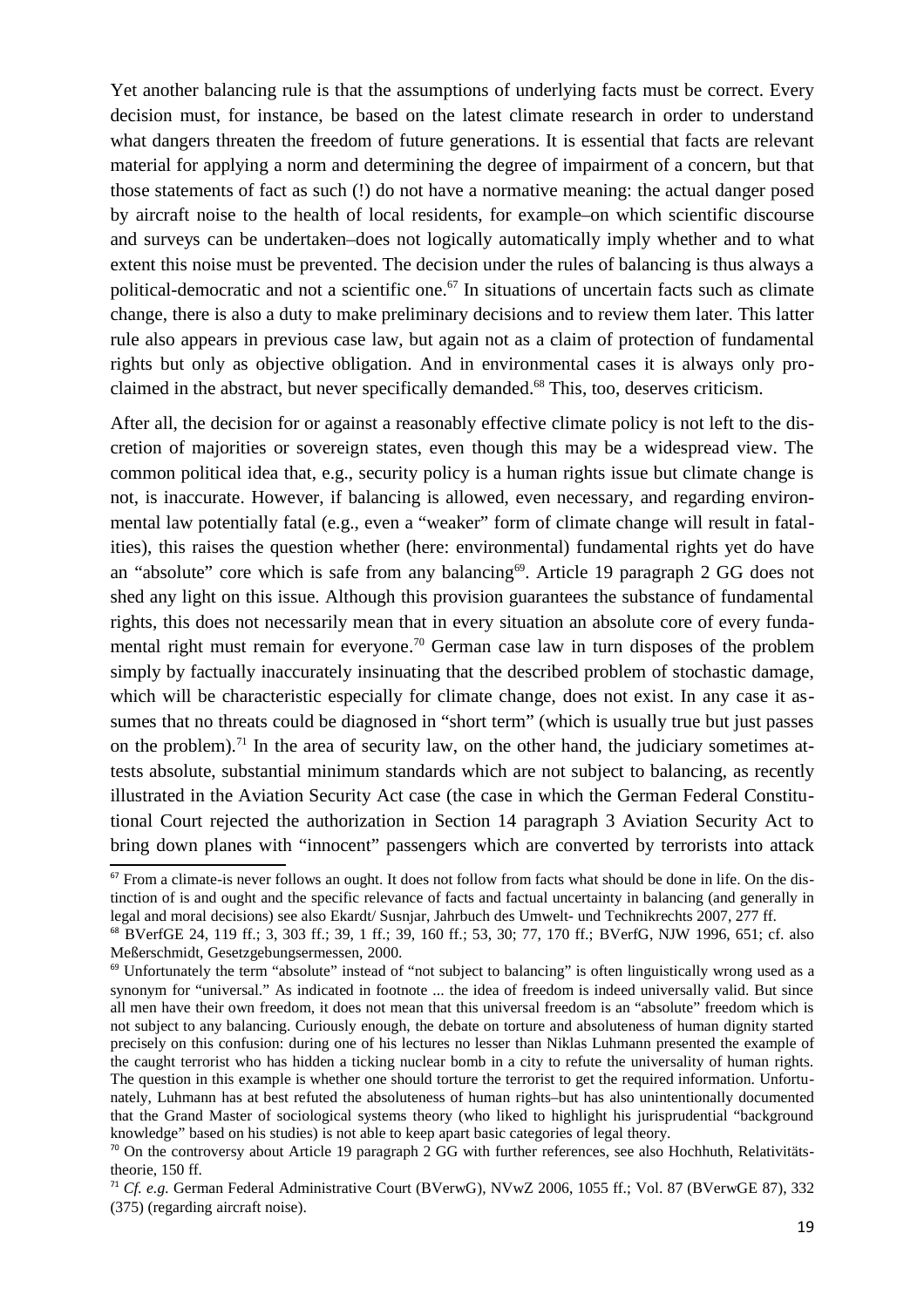weapons, e.g., against nuclear power plants).<sup>72</sup> At closer inspection, however, the normative theory of the Aviation Security Act case seems hardly justifiable and therefore not transferable to the law of climate protection:

First, a striking inconsistency catches the eye: There is no way to justify that shooting down an aircraft with passengers who are doomed anyway should be prohibited in all (!) circumstances (even if doing so could avoid an–uncertain, but possible<sup>73</sup>–worst-case scenario) and the sacrifice at worst of hundreds of thousands of people on the ground should be required– and conversely that the legislature should have complete discretion, although (according to the European Commission) each year 310,000 deaths from particulate matter are accepted, just because fellow citizens do not want to purchase somewhat more expensive cars, heaters, etc. with appropriate filtering techniques (also there are no serious uncertainty of environmental health knowledge regarding the carcinogenicity of particulates).<sup>74</sup> As shown above, the distinction of defensive and protective rights can justify these differences. The same holds true for the mere allegation that there was no fundamental rights protection against uncertain impairments. Also it does not help to point to the support of "a broad parliamentary majority" (wherever such a statement would fit in the fundamental rights dogmatic), since there is (or at least was) a broad parliamentary majority support in Germany and Europe for both policies, on particulate matter and on aviation security. Even the principle of human dignity–despite widespread claims to that effect–does not imply a contrary view, as the principle of dignity on its own is neither an applicable legal norm nor could it grammatically contain the statement "absolute prohibition to treat someone as a mere means."75 Even the somewhat helpless-looking general appeal that a society which does not strictly forbid certain things ignores the autonomy does not give very valuable insight. Do I become an autonomous individual by having a most sacred right not to be shut down in an airplane and instead dying 30 seconds later in the crash? There may indeed be absolute prohibitions of balancing. But they must be justified differently than usual. For example the absolute ban on torture can probably be suffi-

<sup>72</sup> *Cf.* BVerfGE 115, 118 ff.; critically, cf. Vosgerau, Archiv des öffentlichen Rechts 2008, 346 ff.; Isensee, FAZ v. 21.01.2008, 9; Ekardt/ Kornack, Kritische Vierteljahreszeitschrift für Gesetzgebung und Rechtswissenschaft 2006, 349 ff.; Depenheuer, in: Depenheuer (Ed.), FS Josef Isensee, 2007, 43 ff.

 $73$  The fact that a possible and not only a certain impairment of fundamental rights is relevant was explicitly the subject of the foregoing considerations.

This represents 65,000 deaths in Germany alone, cf. EU-Commission, here quoted from http://www.bundestag.de/aktuell/hib/2005/2005\_104/01.html.

 $75$  The principle of human dignity itself is not a liberty/ fundamental right/ human right. Even more, this principle is not at all created as a norm which would apply to individual cases; not even as objective law. Human dignity is rather the reason–the justification–of liberties and human rights, rather than a right itself. Therefore, it directs the application of other norms, in this case the different spheres of freedom of those citizens concerned and prescribes autonomy as a guiding principle of a legal system. The "inviolability" of dignity and its nature as "reason" for rights which can be seen in provisions like Article 1, paragraph 2-3 GG ("therefore," i.e. for dignity's sake, there are human rights) show that this is not only philosophically reasonable, but also evident from the point of view of legal interpretation. Furthermore, this finding is supported by the formulation in the materials on the ECFR which characterizes dignity as a "basis." That the ECFR materials also refer to human dignity as a "right" has to be understood against this background that human dignity is a kind of "right to rights" (Enders). On the state of this discussion, see Ekardt/ Kornack, Kritische Vierteljahreszeitschrift für Gesetzgebung und Rechtswissenschaft 2006, 349 ff. wäre hier nicht Ekardt/ Kornack, ZEuS 2010, 111 (142 ff.) interessanter?; similarly Enders, Die Menschenwürde in der Verfassungsordnung, 1997; see also Vosgerau, Archiv des öffentlichen Rechts 2008, 346 ff.; fort he opposing view, see instead of many Böckenförde, Juristenzeitung 2003, 809 ff.– The BVerfG, too, does not claim that dignity is a subjective, individual right. However, the Court seems to understand dignity as an applicable legal standard containing a ban of treating another human being as a mere means.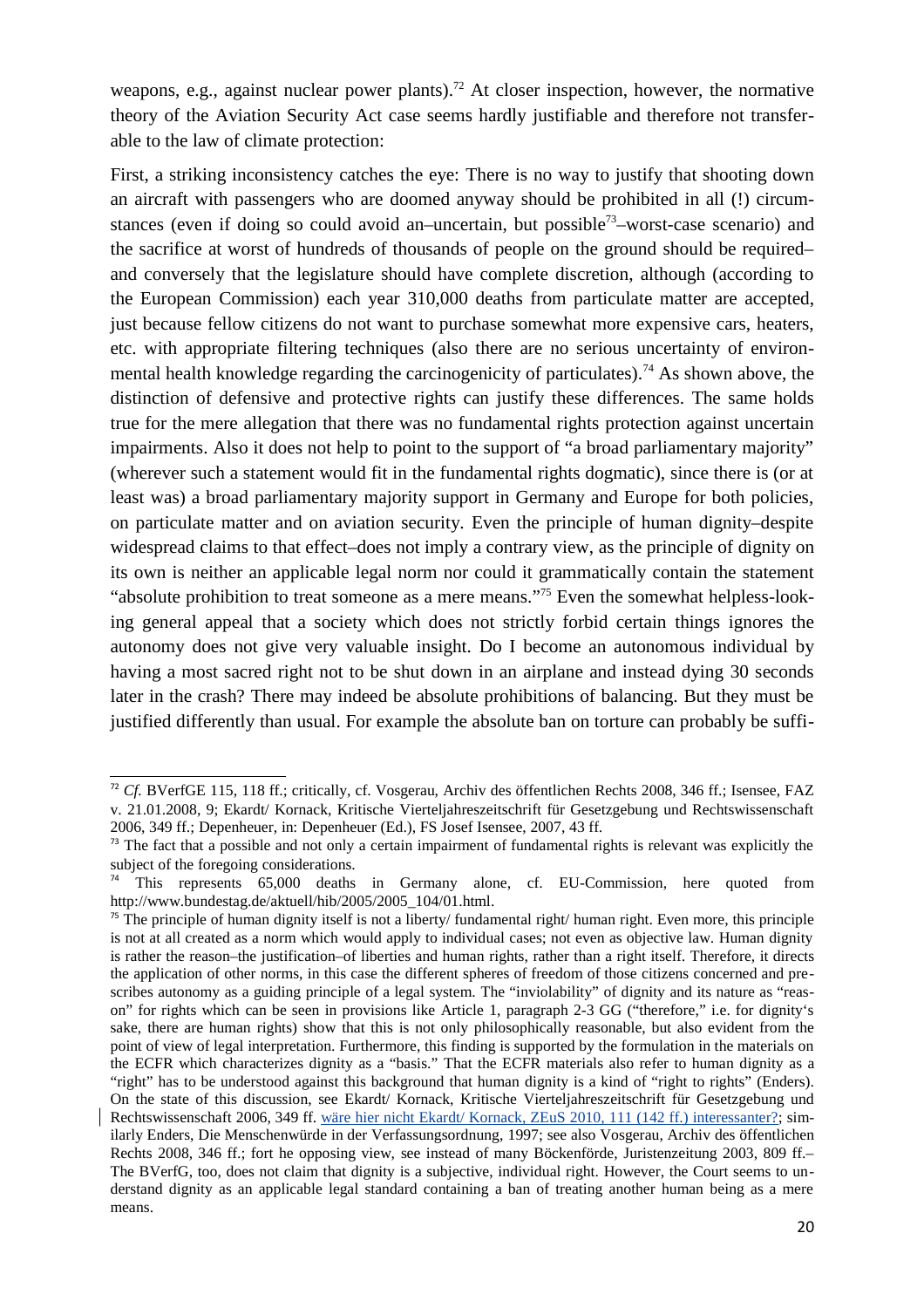ciently justifiable considering results on freedom.<sup>76</sup> The recent decision of the German Federal Constitutional Court of early 2010 on Hartz IV is caught in the trap of seemingly "absolute" statements which yet are incorrectly reasoned from the point of view of fundamental rights theory and also very vague, largely superable by balancing, and thus practically not helpful.<sup>77</sup>

Another balancing rule, which is essential for a human rights protection against climate change may be called the rule of "exceptional equality." This balancing rule can be derived from our prior findings, too. It leads to the necessity of equal treatment towards future generations and people in developing countries. Substantive equality, unlike legal equality, is normally not a liberal-democratic basic requirement. In my opinion, in the case of climate change, however, the consequent application of the foregoing results in an obligation to globally distribute per capita emission rights equally. This "equal subsistence" specifically means two things: Everyone must have a minimum of energy available or must be able to make use of land, respectively (and the latter can be expected never to be completely free of GHGemissions)–and everyone must be protected as good as possible from disastrous climate change, since this is essential, too. This also requires restrictions on the wealthy to raise the minimum for all. All this is supported by two arguments:

- Greenhouse gas emissions must be drastically reduced, while everyone needs to release at least a certain quantity of greenhouse gases–and this makes it obvious to be careful with inequalities in the distribution.
- Even more important is this: If a public good such as the climate is monetized, it seems plausible to distribute the "proceeds" to all as equally as possible–because here no one can claim for himself that he has accomplished a special "performance" in the exercise of his freedom to produce that good.

# **2. Subsumption of the balancing test**

On this basis it follows that a constitutional court needed to make a fundamental rights ruling confirming an obligation to a more intensive climate policy. The German Federal Constitutional Court as a national constitutional court, the ECtHR as European international law (quasi-)constitutional court, and the ECJ as EU law (quasi-)constitutional court would have to determine, if concerned with the effectiveness of climate policy, that the legislature has not complied with its obligations–which can be demonstrated in the form of balancing rules–and that it has to remedy this within a given period of time. The remedy would be to bring about an effective global climate policy or, in the alternative, to press ahead on climate policy significantly more massively as EU than previously. Merging what was previously worked out, the principal human rights violations of existing climate change policy are as follows:

a) The current climate policy already disregards the balancing rule that its decisions shall be based on a correct factual basis: In particular, existing actions are probably erro-

 $76$  Incidentally, the Aviation Security Act case in BVerfG, Vol. 115, 118 ff. could perhaps still be considered a (barely) convincing decision, though not because of its reasoning about human dignity: Rather one could reach the same result in the Aviation Security Act case by arguing that a situation in which a terroristic act is (1.) actually detected (2.) in time is simply too unlikely to create such a law.–On the absolute ban on torture, cf. Ekardt, Wird die Demokratie ungerecht?, 2007, Chap. III D.

<sup>&</sup>lt;sup>77</sup> Cf. BVerfG, judgment of 02/09/2010, available at http://www.bverfg.de/entscheidungen/ls20100209\_1bvl000109.html?Suchbegriff=Hartz+IV.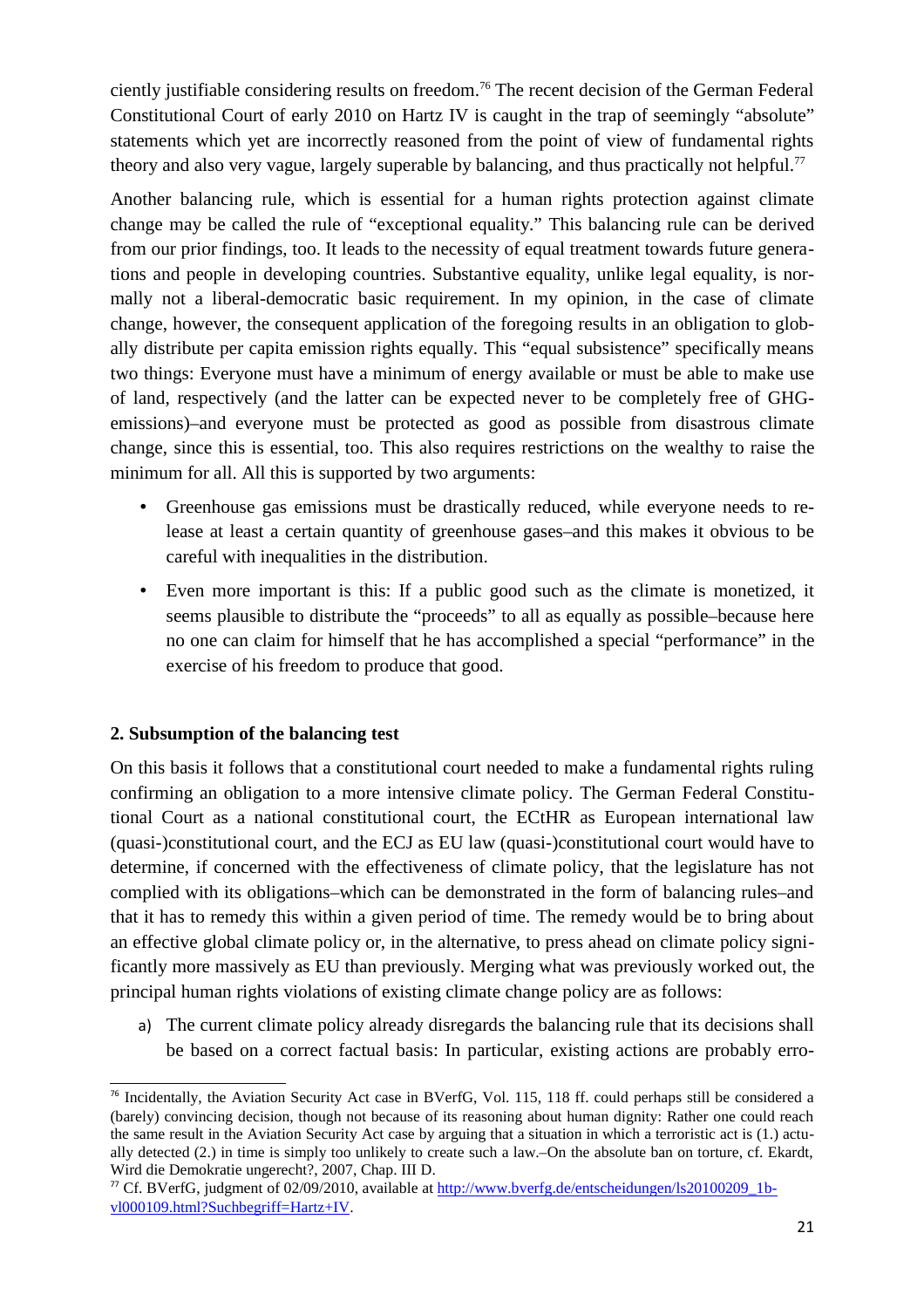neously deemed suitable to avoid the looming drastic damages from climate change.

- b) Furthermore, politics has not yet taken into account in its decision making that the fundamental right of freedom has also an intergenerational and global cross-border dimension and that, therefore, legal positions of future generations and the proverbial Bangladeshis need be considered in parliamentary / legal decisions.<sup>78</sup>
- c) Furthermore, politics must embrace the polluter pays principle. This is evidently not yet done regarding climate protection, in particular, globally and intergenerationally.
- d) The essential right to the conditions of freedom, i.e. to subsistence (of those living here and now, but also intergenerationally and globally) can at most be overcome by balancing in marginal areas because freedom is pointless without this physical basis. That right also includes a basal energy access and an at least somewhat protected stability of the global climate. This in turn requires drastic climate policy measures which have not been implemented by climate policy decisions in the past. In particular it was also not taken into account that the scarce remaining emissions budget would have to be distributed equally in the face of (aa) its scarcity and (bb) the imperative nature of at least low emissions for human survival.

Against this background, we can agree to the conventional formulations of the German Federal Constitutional Court regarding environmental policy–and here more specifically climate policy. Indeed, in situations uncertain facts politics has some discretion with respect to estimations and balancing the various interests. Only in cases of "evident" excess should those democratic decisions, e.g., in Germany or the EU annulled.<sup>79</sup> But this can reasonably only mean that in cases of violations of balancing rules constitutional courts must remand the issue to politics for a new (climate) policy decision within the limits of their discretion and under compliance with the rules of balancing. In our context, the latter require a much more intensive climate policy oriented at an equal distribution per capita. As outlined in Section B., such a policy, however, implies greenhouse gas reduction targets of about 95% in Europe and about 80% worldwide until 2050. It may be left open whether the statement in d) should be understood to mean that climate policy must achieve exactly those targets or slightly lowered targets (or, in the light of later scientific findings, perhaps even higher targets). Similarly, in terms of the statements under c) it may be left open, whether within narrow limits there should (presumably) be exceptions to the polluter pays principle, as this principle has not at all been complied with in climate policy so far. In any case, when faced with such actions, constitutional courts must require parliaments to create new climate policies to prevent the highlighted violations of balancing rules in the future.

In any case, the allegation that the current national and transnational climate policies were quite comprehensive does not refute the fundamental rights violation by existing climate policy diagnosed above. For existing climate policy is not sufficiently adequate to the magnitude of climate problems as was documented in the statements at the beginning of the study. Moreover, those protected by human rights cannot be referred to (a) the possibility of more ambitious climate protection treaties in the future which supposedly rendered constitutional court rulings on climate policy unnecessary today. Their claims also cannot be objected by

<sup>&</sup>lt;sup>78</sup> With an (in my opinion suboptimal) ex post view at liability rather than an ex ante perspective at prevention, *cf.* Verheyen, Climate Change Damage and International Law: Prevention Duties and State Responsibility, 2006.

<sup>79</sup> Instead of many, *cf.* BVerfG, Judgment of 07/29/2009 - 1 BvR 1606/08 -, juris n. 19.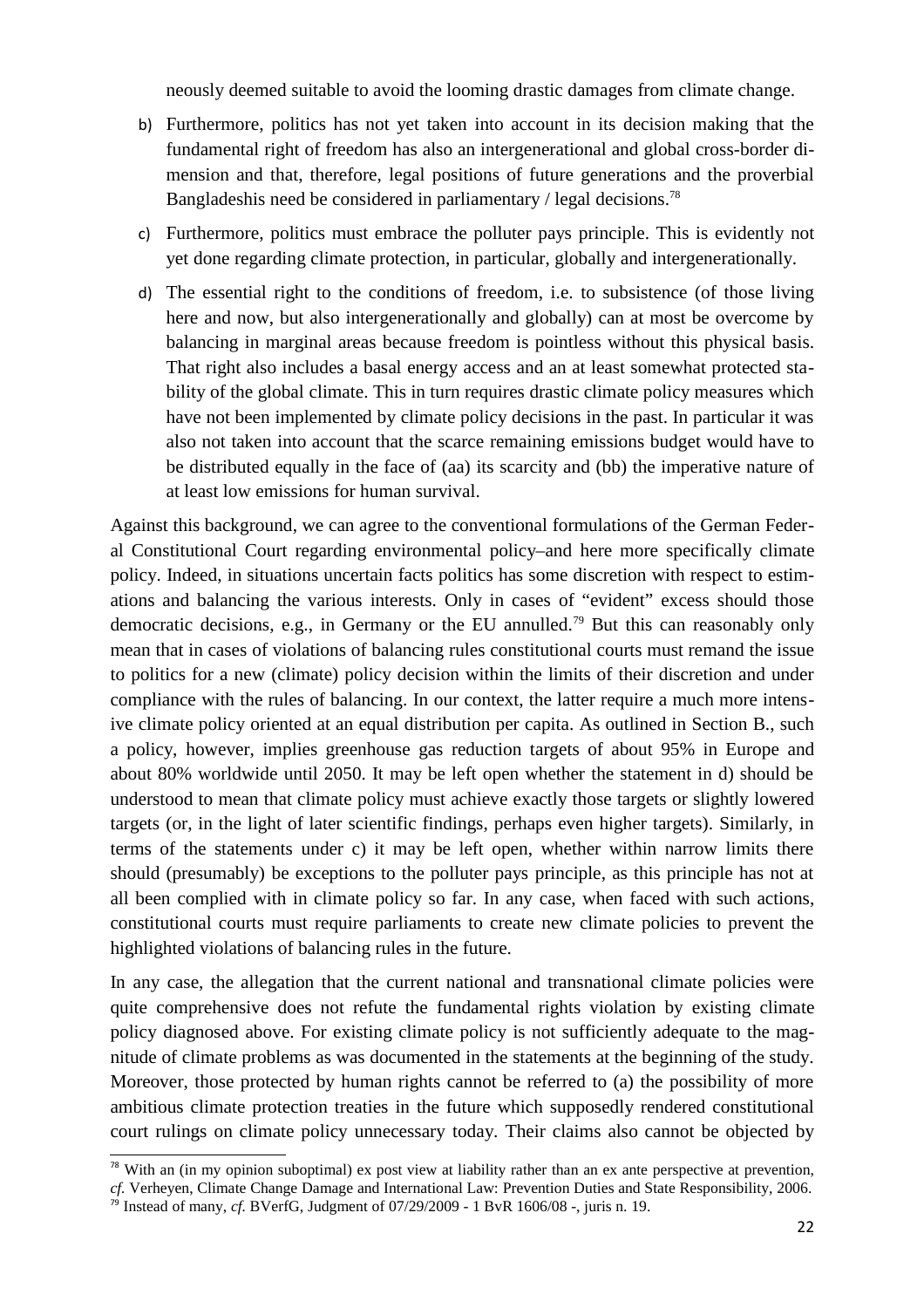stating that (b) a purely national or European approach could not solve the global climate problem. For (a) does not appear sufficiently probable to justify a further delay. And (b) is simply wrong, as the potential is ignored, to gradually spread an ambitious European climate policy globally by combining it with border adjustments, as was outlined elsewhere.

Similarly, the insights gained are also arguments against the assumption that measures which perpetuate the existing energy system conform to fundamental rights. This applies, e.g., to the continuation of lignite use by the approval of new opencast mines, the continuation of coal subsidies and the construction of new coal power plants. It must be considered, however, that an effective climate policy ultimately deals not so much with the prevention of individual plants but rather with a whole different approach. In principle, it is in fact up to the legislature to decide how to achieve those climate objectives which are derived from the rules of balancing.

The preceding arguments indicated that a duty to stronger climate change policies can be derived at a national, European and international level. One could consider, however, that a violation of the constitution could be prevented by an interpretation of the applicable climate protection laws in conformity with fundamental rights, i.e., by a stricter interpretation of existing law rather than a creation of new law. However, obviously this does not solve the problem. For a constitutional interpretation of laws may not go beyond their clear terms. For instance, it is not possible to derive stricter targets from the current EU-ETS or the Kyoto Protocol. Instead, as long as the legislature does not act or is not obliged to act by a constitutional court's decision, only in marginal areas where the formulations of the laws are broad one can use a constitutional requirement to apply the most "climate friendly" interpretation in order to bring fundamental rights to bear as good as possible. $80$ 

A final point shall be noted: The issue of the existence and scope of fundamental protection rights is neglected in the environmental discussion in favor of a total of a permanent debate on environmental class actions.<sup>81</sup> Even beyond provisions which allow the curing of violations or make them irrelevant and thereby often prevent a real substantive success of such actions, environmental class actions *and* individual rights to sue are only as strong as the underlying substantive law. However, below the constitution, the latter is often neither sufficiently strong, as can be seen from the still dubious environmental and particularly climate policy related overall balance of Western societies. Nor can administrative court actions for compliance with simple laws–no matter whether they are brought by environmental groups or individuals– solve another basic problem of environment protection: the creeping disappearance of environmental concerns through balancing in seemingly "unimportant individual cases," where in their entirety they add up to a use of resources and climate in Europe which is indeed not permanently and globally viable and ergo is not sustainable. This is where a revised interpretation of fundamental rights, as developed above, strengthens substantive law in a way that class actions alone can not provide (in addition, the financial and human capacity of associations, to actually bring class actions, is notoriously overestimated by friend and foe). For fundamental rights can demand stricter substantive law or bring about such law through ap-

<sup>80</sup> Some further effects of this new approach on administrative law are discussed in Ekardt, Die Verwaltung 2010, Beiheft 11 (forthcoming) (introducing, e.g., enhanced standing in administrative court actions and the possibility of enforcing precautionary limits).

<sup>&</sup>lt;sup>81</sup> On the following in more detail, cf. Ekardt/ Schenderlein, Neue Zeitschrift für Verwaltungsrecht 2008, 1059 ff.